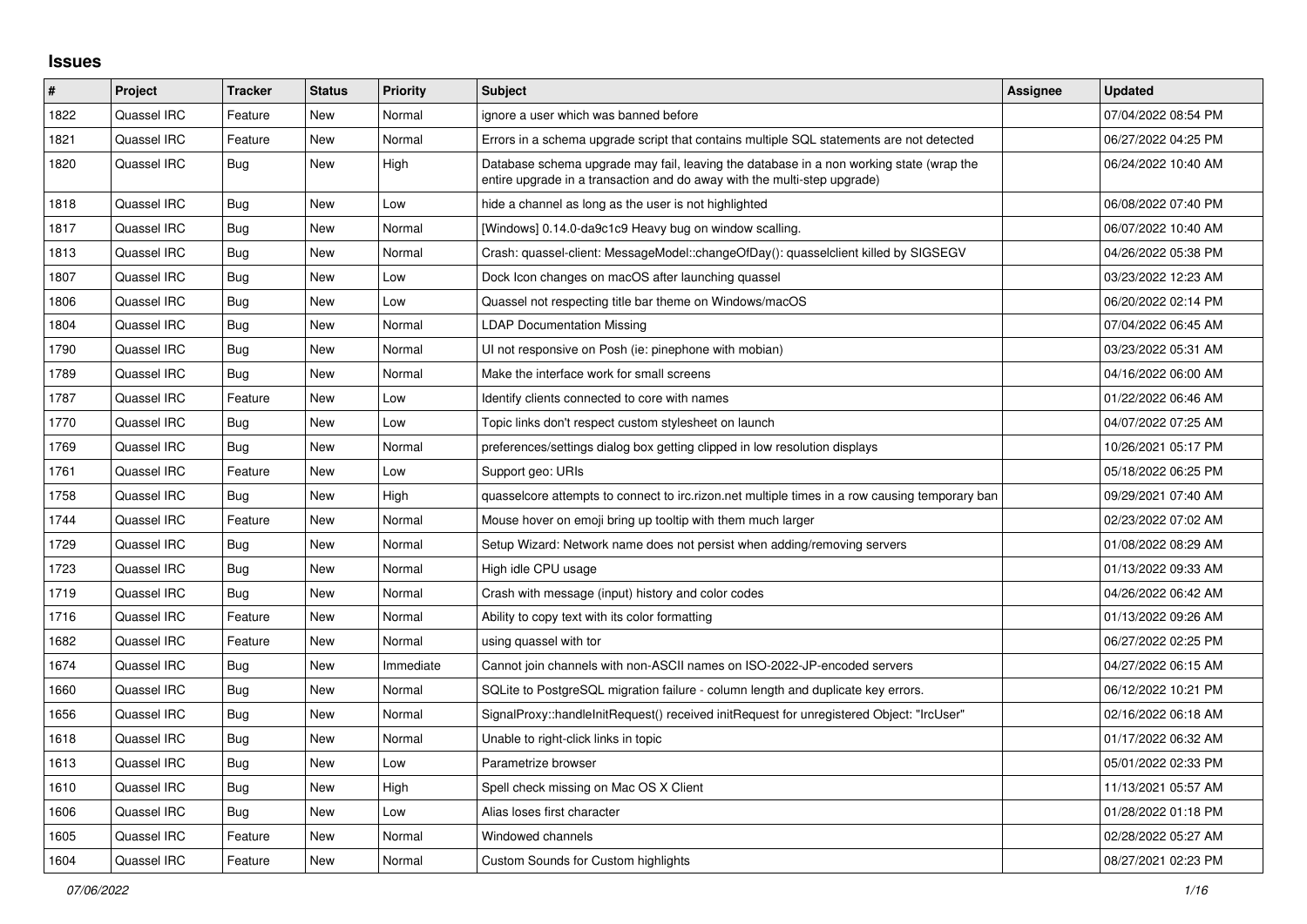| $\sharp$ | Project     | <b>Tracker</b> | <b>Status</b> | <b>Priority</b> | <b>Subject</b>                                                                              | <b>Assignee</b> | <b>Updated</b>      |
|----------|-------------|----------------|---------------|-----------------|---------------------------------------------------------------------------------------------|-----------------|---------------------|
| 1600     | Quassel IRC | <b>Bug</b>     | New           | Low             | In ignore highlight rules channels should be separated by commas not semicolons             |                 | 09/30/2021 08:18 AM |
| 1599     | Quassel IRC | <b>Bug</b>     | <b>New</b>    | Normal          | Status Icon stuck in active state                                                           |                 | 08/10/2021 11:26 AM |
| 1595     | Quassel IRC | Feature        | New           | Normal          | Messages in the future                                                                      |                 | 01/17/2022 06:33 AM |
| 1593     | Quassel IRC | Bug            | <b>New</b>    | Normal          | Multiple wait commands with same timeout not executed                                       |                 | 04/20/2021 07:13 AM |
| 1588     | Quassel IRC | Feature        | New           | Normal          | URL as an independent "Chat view color" option- currently unreadable on dark background     |                 | 02/03/2021 04:47 AM |
| 1586     | Quassel IRC | Bug            | <b>New</b>    | Normal          | Selecting the wrong file as client certificate causes quasselclient to disconnect from core |                 | 10/20/2020 07:20 AM |
| 1585     | Quassel IRC | Feature        | New           | Normal          | CertFP to authenticate between client and core                                              |                 | 01/04/2022 08:27 AM |
| 1584     | Quassel IRC | <b>Bug</b>     | New           | Normal          | secp384r1                                                                                   |                 | 01/21/2021 05:20 AM |
| 1582     | Quassel IRC | <b>Bug</b>     | New           | Normal          | No known features for CXX compiler "Clang" version 9.0.1.                                   |                 | 04/06/2021 02:26 PM |
| 1581     | Quassel IRC | <b>Bug</b>     | New           | Normal          | remote highlighting ignore rules shall overrule "Nick"                                      |                 | 04/06/2021 02:26 PM |
| 1579     | Quassel IRC | Feature        | New           | Normal          | Empty sent message history should be prefilled based on displayed sent messages             |                 | 10/08/2020 07:44 AM |
| 1567     | Quassel IRC | Feature        | New           | Normal          | Windows 10 store version                                                                    |                 | 09/26/2020 12:13 AM |
| 1566     | Quassel IRC | Feature        | <b>New</b>    | Normal          | Change chat history nick style for users who have gone?                                     |                 | 07/23/2020 07:36 AM |
| 1565     | Quassel IRC | <b>Bug</b>     | New           | High            | --select-backend ignores asked PostgreSQL port                                              |                 | 08/08/2020 08:01 AM |
| 1564     | Quassel IRC | Feature        | <b>New</b>    | Normal          | TLS-SRP support                                                                             |                 | 05/24/2021 10:15 PM |
| 1563     | Quassel IRC | Bug            | New           | Normal          | Links in Snore UI do not open                                                               |                 | 11/05/2020 06:22 AM |
| 1562     | Quassel IRC | <b>Bug</b>     | <b>New</b>    | Normal          | Toasty (Supertoasty.com) no longer exists, remove from code                                 |                 | 05/07/2021 04:55 AM |
| 1560     | Quassel IRC | Bug            | New           | Normal          | update screenshots                                                                          |                 | 03/27/2020 12:48 AM |
| 1549     | Quassel IRC | Feature        | New           | Normal          | Export/Import to Cloud                                                                      |                 | 08/27/2020 08:43 AM |
| 1543     | Quassel IRC | Feature        | <b>New</b>    | Normal          | Make quasselcore.conf usable for humans and configuration management                        |                 | 07/29/2021 11:12 AM |
| 1542     | Quassel IRC | Feature        | New           | Normal          | Option to change chat nick colour in a channel when that user departs that channel?         |                 | 10/28/2020 10:40 AM |
| 1541     | Quassel IRC | Feature        | <b>New</b>    | Urgent          | User configuration of API token used on pushover.net                                        |                 | 04/11/2022 01:39 PM |
| 1540     | Quassel IRC | Bug            | New           | Normal          | GUI elements to select notification sound always inactive on macOS                          |                 | 07/17/2020 02:13 PM |
| 1539     | Quassel IRC | Bug            | New           | Normal          | Notifications not shown nor sounded in Linux Mint 19.2                                      |                 | 05/21/2021 08:27 AM |
| 1537     | Quassel IRC | Bug            | New           | Normal          | 'Disconnect from Core' is not active during early 'connected' stage                         |                 | 09/13/2021 07:53 AM |
| 1535     | Quassel IRC | Bug            | New           | Normal          | quassel client fails with LibreSSI 3.0.1                                                    |                 | 01/22/2020 11:29 AM |
| 1534     | Quassel IRC | Feature        | New           | Normal          | quassel-client: support wayland                                                             |                 | 06/17/2021 06:43 AM |
| 1531     | Quassel IRC | Bug            | New           | Normal          | confusing and incorrect translations by translation memory                                  |                 | 06/16/2021 10:04 PM |
| 1530     | Quassel IRC | Feature        | New           | Normal          | TLS cipher suite configuration                                                              |                 | 12/10/2021 05:50 AM |
| 1529     | Quassel IRC | <b>Bug</b>     | New           | Normal          | no way to add identity key and cert on quassel client on osx                                |                 | 08/11/2021 12:26 PM |
| 1528     | Quassel IRC | Bug            | <b>New</b>    | High            | Start Menu item does not show up                                                            |                 | 06/17/2021 06:22 AM |
| 1527     | Quassel IRC | <b>Bug</b>     | New           | Normal          | sign the bundle by a Registered Apple Developer                                             |                 | 07/30/2020 06:55 AM |
| 1525     | Quassel IRC | <b>Bug</b>     | New           | Normal          | macOS spell checking not available                                                          |                 | 08/31/2021 09:20 AM |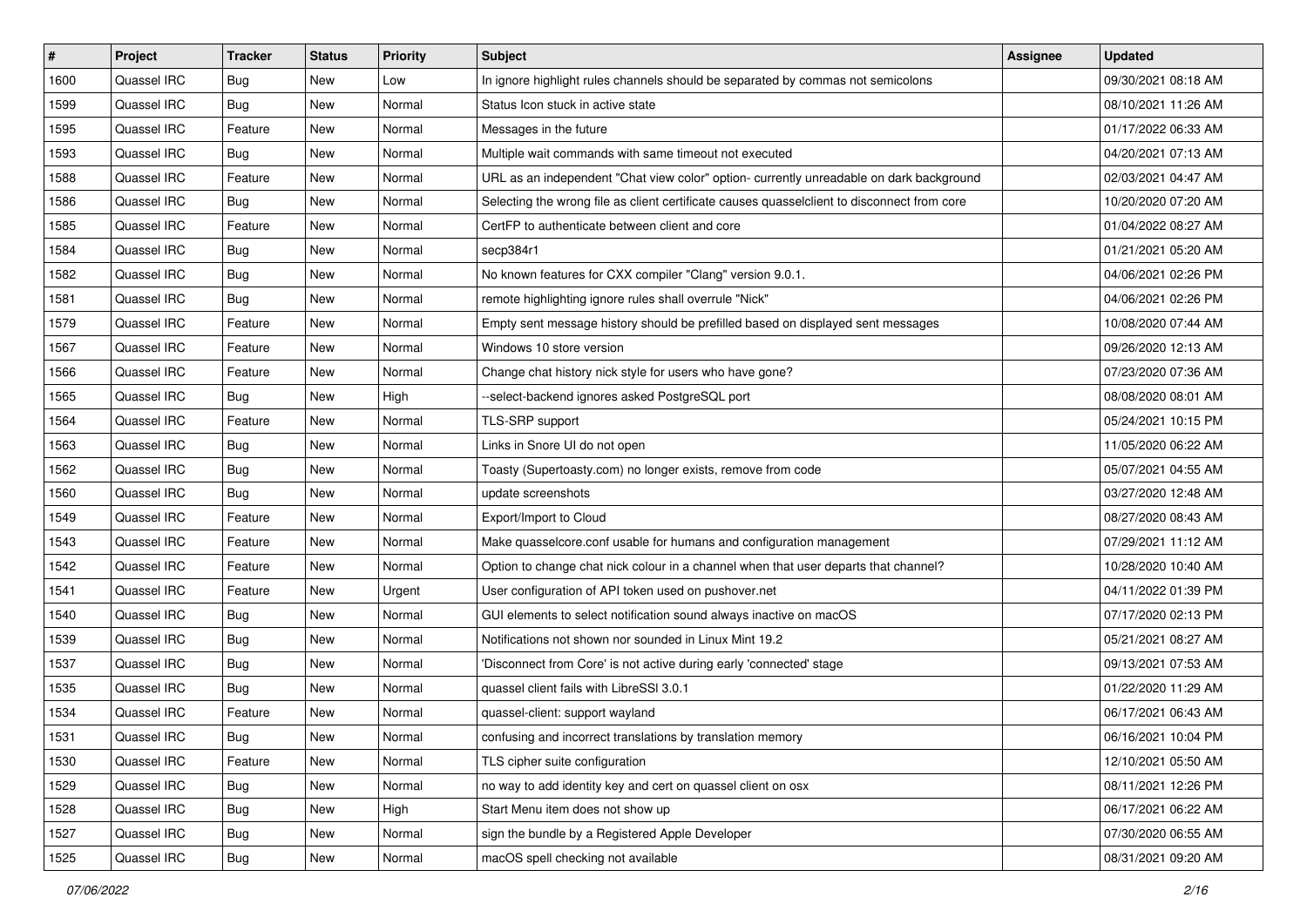| $\pmb{\sharp}$ | Project     | <b>Tracker</b> | <b>Status</b> | <b>Priority</b> | <b>Subject</b>                                                                                       | Assignee | <b>Updated</b>      |
|----------------|-------------|----------------|---------------|-----------------|------------------------------------------------------------------------------------------------------|----------|---------------------|
| 1523           | Quassel IRC | Bug            | New           | High            | Some joined channels are not shown until the client is restarted.                                    |          | 05/12/2021 04:01 PM |
| 1522           | Quassel IRC | Bug            | <b>New</b>    | Normal          | add simple regex support to channel/query filter                                                     |          | 09/26/2020 10:41 AM |
| 1521           | Quassel IRC | <b>Bug</b>     | New           | Normal          | Quassel requests 1ms timer precision on Windows client                                               |          | 11/12/2021 11:40 AM |
| 1518           | Quassel IRC | Feature        | New           | Normal          | modify the nicklist to see the modes                                                                 |          | 02/14/2019 08:52 PM |
| 1517           | Quassel IRC | Feature        | <b>New</b>    | Normal          | 'pin' certain channels to a custom chat list                                                         |          | 09/27/2021 07:01 AM |
| 1516           | Quassel IRC | Feature        | New           | Normal          | nick change event enabled, no trigger 'activity' color change of the channel                         |          | 06/25/2021 11:51 AM |
| 1515           | Quassel IRC | <b>Bug</b>     | <b>New</b>    | Normal          | Database shema mismatch is not detected and remedied                                                 |          | 11/23/2020 10:41 AM |
| 1514           | Quassel IRC | Feature        | New           | Normal          | Upgrade Nickserv to SASL When Available                                                              |          | 12/24/2021 11:24 AM |
| 1513           | Quassel IRC | Bug            | <b>New</b>    | High            | show error if run out of disk space                                                                  |          | 09/15/2020 07:22 AM |
| 1512           | Quassel IRC | Bug            | <b>New</b>    | Normal          | SQLite journal/concurrency issues: SqliteStorage::getBufferInfo(): received more then one<br>Buffer! |          | 02/27/2020 08:15 AM |
| 1509           | Quassel IRC | Bug            | <b>New</b>    | Normal          | trouble auto-joining restricted channels on OFTC after client re-connect                             |          | 07/30/2021 07:45 AM |
| 1508           | Quassel IRC | Bug            | <b>New</b>    | High            | quasselcore crashes after a few minutes in libpcre2                                                  |          | 02/03/2020 05:38 AM |
| 1501           | Quassel IRC | <b>Bug</b>     | <b>New</b>    | Normal          | Existing users cannot be authenticated against LDAP when database is converted                       |          | 08/03/2021 06:51 AM |
| 1500           | Quassel IRC | Bug            | <b>New</b>    | Normal          | Fonts settings get lost after upgrading from 0.12.5 to 0.13-rc2                                      |          | 10/19/2018 05:30 AM |
| 1499           | Quassel IRC | Feature        | New           | Normal          | stop marking channel read when user is idle                                                          |          | 06/14/2021 10:21 AM |
| 1498           | Quassel IRC | Bug            | New           | Normal          | macOS client requires high performance GPU                                                           |          | 10/21/2020 01:21 PM |
| 1497           | Quassel IRC | Bug            | <b>New</b>    | Normal          | Cannot configure SASL with 0.12.5 client on 0.13-rc1 core                                            |          | 10/08/2020 01:11 PM |
| 1496           | Quassel IRC | Feature        | New           | Normal          | Page up and page down should show some context lines                                                 |          | 09/28/2020 06:08 PM |
| 1494           | Quassel IRC | <b>Bug</b>     | <b>New</b>    | Normal          | "Configure" should not be the first menu entry in network context menu                               |          | 06/14/2021 03:27 AM |
| 1493           | Quassel IRC | <b>Bug</b>     | New           | Normal          | SASL authentication does not work with characters of the extended set                                |          | 09/07/2020 10:58 AM |
| 1490           | Quassel IRC | <b>Bug</b>     | <b>New</b>    | Normal          | 2 tray icons when Quassel is launched at start-up.                                                   |          | 09/11/2020 08:19 AM |
| 1489           | Quassel IRC | Bug            | <b>New</b>    | Low             | Unselecting "Show system tray icon" has no effect on Windows                                         |          | 08/06/2018 07:09 PM |
| 1488           | Quassel IRC | <b>Bug</b>     | New           | Normal          | Store and display a STATUSMSG correctly                                                              |          | 03/07/2020 05:49 AM |
| 1486           | Quassel IRC | <b>Bug</b>     | <b>New</b>    | Normal          | Simple/double click on tray icon don't restore/maximize Quassel Client                               |          | 04/10/2020 05:50 PM |
| 1484           | Quassel IRC | <b>Bug</b>     | New           | Normal          | Notifications Settings page always pops "Unsaved changes" dialog                                     |          | 05/22/2018 08:26 PM |
| 1482           | Quassel IRC | Bug            | <b>New</b>    | Normal          | Can not pin application in kde icon task bar                                                         |          | 05/08/2018 09:50 AM |
| 1481           | Quassel IRC | Feature        | New           | Normal          | Send notice to pm buffer if user disconnect                                                          |          | 11/09/2020 05:31 AM |
| 1480           | Quassel IRC | <b>Bug</b>     | New           | Normal          | URLs posted in channels cause message truncation                                                     |          | 04/08/2018 07:28 AM |
| 1479           | Quassel IRC | <b>Bug</b>     | New           | Normal          | redmine: Links in emails (e.g. account activation) point to http, not https                          |          | 05/14/2020 11:04 AM |
| 1477           | Quassel IRC | Bug            | New           | Normal          | QuasselClient crashes sometimes when disconnecting from a network                                    |          | 08/06/2018 04:33 AM |
| 1476           | Quassel IRC | Feature        | New           | Normal          | add join widget to the toolbar                                                                       |          | 03/06/2020 11:21 AM |
| 1475           | Quassel IRC | Feature        | New           | Normal          | add ignore entry to chat view context menu                                                           |          | 12/02/2020 05:45 AM |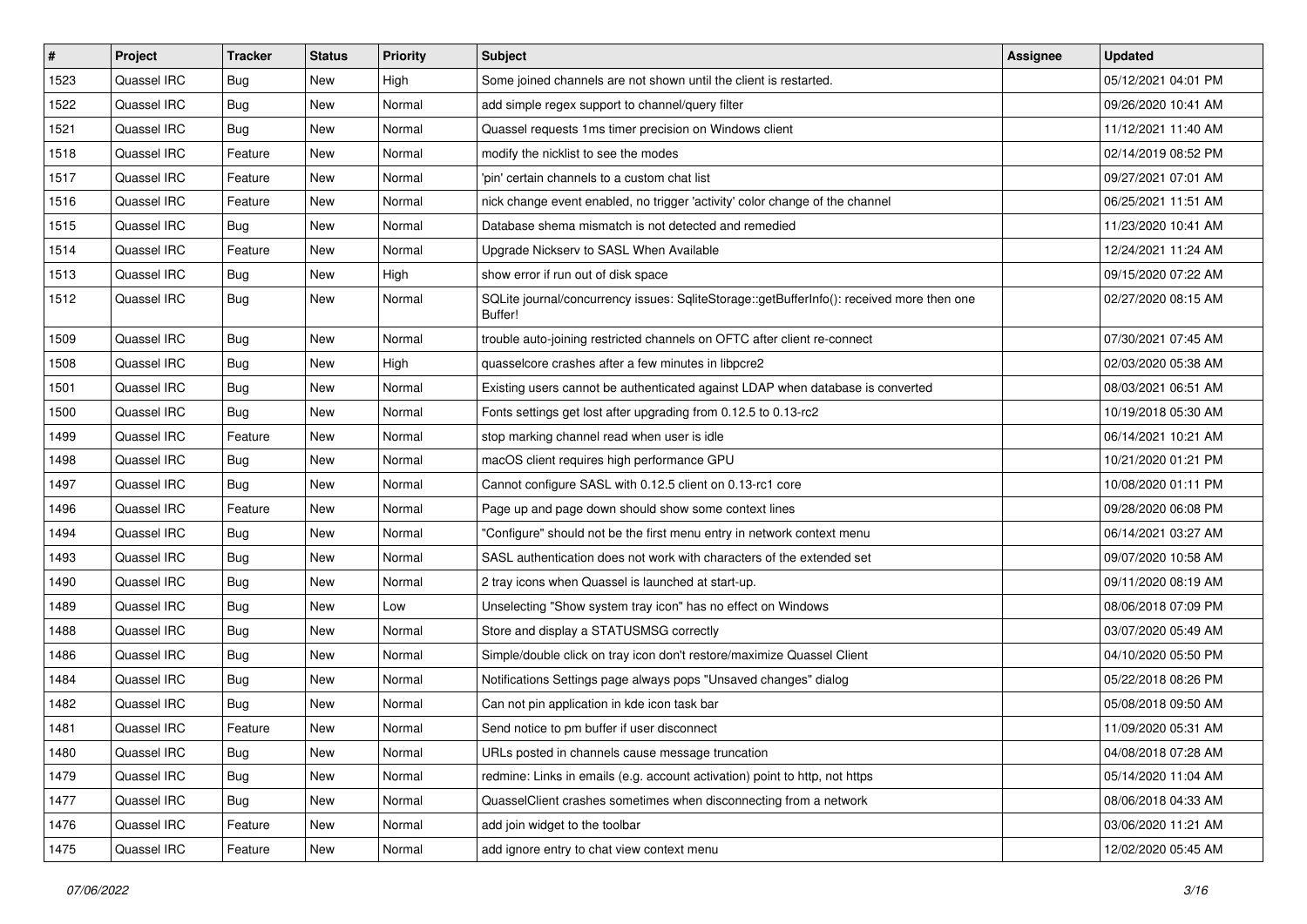| $\sharp$ | Project     | <b>Tracker</b> | <b>Status</b> | <b>Priority</b> | <b>Subject</b>                                                                                         | Assignee | <b>Updated</b>      |
|----------|-------------|----------------|---------------|-----------------|--------------------------------------------------------------------------------------------------------|----------|---------------------|
| 1474     | Quassel IRC | <b>Bug</b>     | New           | Normal          | Quassel does not take /setkey in the network Commands                                                  |          | 03/11/2020 07:21 AM |
| 1470     | Quassel IRC | Feature        | <b>New</b>    | Normal          | Beep on message in particular channels                                                                 |          | 01/20/2018 09:10 PM |
| 1469     | Quassel IRC | Bug            | New           | Normal          | UTF8 Emojis push text downwards                                                                        |          | 07/29/2021 10:47 AM |
| 1466     | Quassel IRC | <b>Bug</b>     | New           | Normal          | Quassel does not remember last used nick after re-connect                                              |          | 05/27/2020 06:49 AM |
| 1463     | Quassel IRC | <b>Bug</b>     | <b>New</b>    | Normal          | Quassel client for GTK                                                                                 |          | 01/15/2018 01:25 AM |
| 1462     | Quassel IRC | Bug            | New           | Normal          | Quassel client's toolbar buttons are a little confusing                                                |          | 01/31/2018 07:32 PM |
| 1461     | Quassel IRC | Feature        | New           | Normal          | Add support for IRCv3 Strict Transport Security (CAP sts)                                              |          | 04/10/2021 11:02 AM |
| 1460     | Quassel IRC | Bug            | New           | Normal          | Quassel core does not connect to irc on Windows Server                                                 |          | 01/10/2018 04:06 AM |
| 1459     | Quassel IRC | <b>Bug</b>     | New           | Normal          | Multiple chat monitors                                                                                 |          | 01/10/2018 04:02 AM |
| 1458     | Quassel IRC | Bug            | <b>New</b>    | Normal          | Chat monitor does not have an option to only show messages from hidden chats                           |          | 05/20/2021 03:10 PM |
| 1457     | Quassel IRC | <b>Bug</b>     | New           | Normal          | Chat view does not exclude read messages                                                               |          | 01/10/2018 10:01 PM |
| 1453     | Quassel IRC | Feature        | New           | Normal          | Improve chat list & handling of query windows                                                          |          | 01/05/2018 05:02 AM |
| 1452     | Quassel IRC | Feature        | New           | Normal          | chat lists - separate add & remove criteria                                                            |          | 05/07/2021 12:08 PM |
| 1451     | Quassel IRC | Feature        | <b>New</b>    | Normal          | chat lists - sort by activity                                                                          |          | 02/04/2021 06:22 AM |
| 1450     | Quassel IRC | <b>Bug</b>     | <b>New</b>    | Normal          | Window not marked as unread if Marker Line is moved                                                    |          | 01/05/2018 05:04 AM |
| 1447     | Quassel IRC | <b>Bug</b>     | New           | Normal          | reconnect spam while windows 10 is hibernating (desktop PC)                                            |          | 12/06/2017 09:51 AM |
| 1445     | Quassel IRC | Bug            | New           | Normal          | Quassel notifications are removed too early                                                            |          | 10/25/2017 07:53 PM |
| 1444     | Quassel IRC | Feature        | <b>New</b>    | Low             | Ability to add/remove monitored channels by right-clicking on them and selecting an option             |          | 09/11/2017 01:19 AM |
| 1443     | Quassel IRC | Bug            | New           | Normal          | Do not lose messages when disk ran out of space                                                        |          | 09/08/2017 10:48 PM |
| 1441     | Quassel IRC | Feature        | <b>New</b>    | Normal          | Abilty to make scripts using mSL (MIRC Scripting Language)                                             |          | 04/22/2020 02:46 PM |
| 1440     | Quassel IRC | Bug            | New           | Normal          | Have an option to block mass highlight spam                                                            |          | 06/13/2017 02:08 AM |
| 1439     | Quassel IRC | <b>Bug</b>     | New           | Normal          | Quassel join channels when single-clicking the name in the bufferview                                  |          | 06/12/2017 08:19 PM |
| 1438     | Quassel IRC | Bug            | New           | Normal          | Quassel fails to start on Ubuntu 17.04 in x2go session                                                 |          | 07/13/2021 08:16 AM |
| 1437     | Quassel IRC | <b>Bug</b>     | New           | Normal          | Quassel chat monitor does not scroll to the highlight location                                         |          | 05/29/2017 03:17 AM |
| 1436     | Quassel IRC | <b>Bug</b>     | New           | Low             | Postgresql schema 19 migration with an empty channel buffer crashes core.                              |          | 08/24/2020 12:54 PM |
| 1435     | Quassel IRC | Bug            | New           | Normal          | Quassel client segfaults on every attempt to display a buffer with a carriage return in the topic      |          | 07/21/2017 02:41 PM |
| 1434     | Quassel IRC | <b>Bug</b>     | New           | High            | Mac monolithic client crash when trying to add certtificate                                            |          | 03/29/2017 11:11 PM |
| 1433     | Quassel IRC | Feature        | New           | Normal          | Allow hiding join/mode-change/nick-change/quit/part messages of users who haven't talked in<br>a while |          | 03/24/2017 05:13 PM |
| 1430     | Quassel IRC | Feature        | New           | Normal          | Setting for main chat window line text height                                                          |          | 03/02/2017 08:04 PM |
| 1428     | Quassel IRC | Bug            | New           | Normal          | Broken notifications when Quassel minimized on KDE                                                     |          | 02/08/2017 12:53 AM |
| 1427     | Quassel IRC | <b>Bug</b>     | New           | Normal          | Cannot connect after 0.10 -> 0.12.4 upgrade                                                            |          | 03/28/2017 05:46 AM |
| 1426     | Quassel IRC | Bug            | New           | Normal          | Failure to connect on startup                                                                          |          | 03/25/2021 01:29 PM |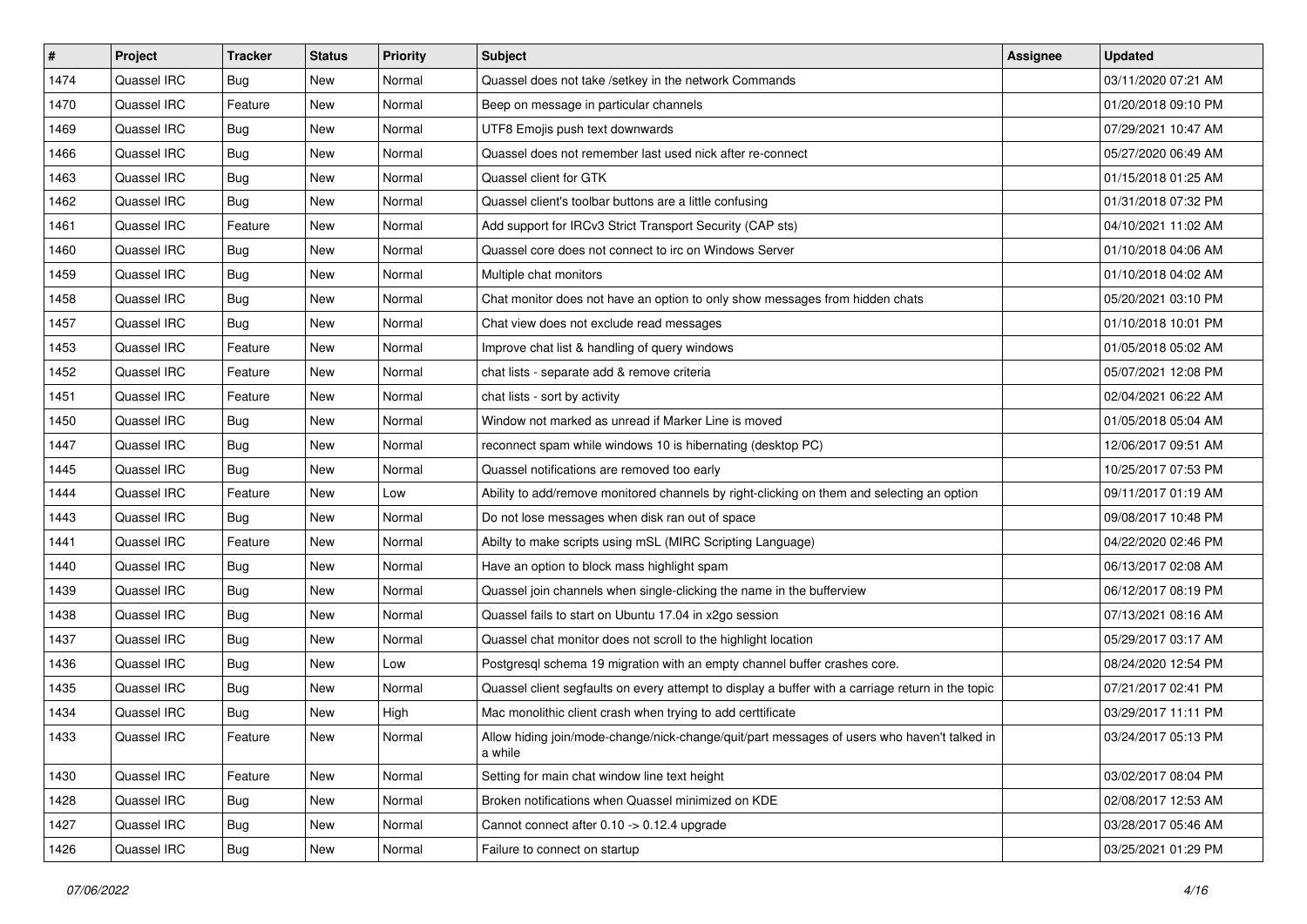| $\pmb{\sharp}$ | Project     | <b>Tracker</b> | <b>Status</b> | <b>Priority</b> | Subject                                                                   | <b>Assignee</b> | <b>Updated</b>      |
|----------------|-------------|----------------|---------------|-----------------|---------------------------------------------------------------------------|-----------------|---------------------|
| 1425           | Quassel IRC | Feature        | New           | Normal          | Ability to Proxy Client to Server Connection Based On TLS SNI             |                 | 08/14/2020 03:52 PM |
| 1424           | Quassel IRC | <b>Bug</b>     | <b>New</b>    | Normal          | Internal server error when using Atom feeds of bugs.quassel-irc.org       |                 | 02/18/2018 06:11 AM |
| 1423           | Quassel IRC | Bug            | <b>New</b>    | Normal          | Quassel swallows /NAMES                                                   |                 | 10/22/2016 08:05 AM |
| 1422           | Quassel IRC | <b>Bug</b>     | <b>New</b>    | Normal          | Crash when using colors                                                   | Lurker69        | 09/07/2021 11:10 AM |
| 1420           | Quassel IRC | Bug            | <b>New</b>    | Normal          | Slow part from channel with many users                                    |                 | 04/24/2020 03:04 PM |
| 1419           | Quassel IRC | <b>Bug</b>     | <b>New</b>    | Normal          | /part is reverted when quassel restarts                                   |                 | 09/16/2016 12:27 PM |
| 1418           | Quassel IRC | Feature        | New           | Normal          | <b>OTR Support</b>                                                        |                 | 08/08/2020 08:04 AM |
| 1417           | Quassel IRC | <b>Bug</b>     | New           | Normal          | <b>HiDPI</b> issues                                                       |                 | 06/11/2019 05:03 PM |
| 1416           | Quassel IRC | <b>Bug</b>     | <b>New</b>    | Normal          | unhandled Error in QSqlQuery when database is locked                      |                 | 07/10/2020 08:49 AM |
| 1415           | Quassel IRC | Bug            | <b>New</b>    | Normal          | quassel client crashes when connecting to a core                          |                 | 07/15/2016 12:04 AM |
| 1414           | Quassel IRC | Feature        | <b>New</b>    | Normal          | Expand URI clickability                                                   |                 | 05/17/2022 09:23 PM |
| 1413           | Quassel IRC | Feature        | <b>New</b>    | Normal          | Commands for Away and Returning                                           |                 | 06/29/2016 06:15 PM |
| 1411           | Quassel IRC | Bug            | <b>New</b>    | Normal          | sounds use kdelibs4 theme                                                 |                 | 10/21/2016 06:11 PM |
| 1410           | Quassel IRC | <b>Bug</b>     | <b>New</b>    | Normal          | Wrong part of chat list is hidden on disconnect                           |                 | 05/30/2016 03:18 PM |
| 1406           | Quassel IRC | Bug            | <b>New</b>    | Normal          | Errors connecting to SSL IRC server                                       |                 | 05/11/2016 11:07 AM |
| 1404           | Quassel IRC | <b>Bug</b>     | <b>New</b>    | Normal          | Core crashes with error about locked database when creating a new network |                 | 07/25/2016 10:18 AM |
| 1402           | Quassel IRC | <b>Bug</b>     | <b>New</b>    | Normal          | The text field loses focus when I hit tab to complete a nickname          |                 | 04/02/2016 07:08 PM |
| 1401           | Quassel IRC | Bug            | <b>New</b>    | Normal          | CMake HAVE_SSL test failing due to missing -fPIC                          |                 | 04/24/2016 10:10 PM |
| 1398           | Quassel IRC | Feature        | New           | Normal          | Allow to store the logs in plain text files                               |                 | 02/05/2016 01:15 PM |
| 1397           | Quassel IRC | <b>Bug</b>     | <b>New</b>    | High            | SSL Cert+Key not reloaded on systemd "reload" action                      |                 | 09/08/2016 05:40 AM |
| 1396           | Quassel IRC | Feature        | New           | Normal          | Dataflow documentation for new contributor spin-up                        |                 | 02/01/2016 07:35 PM |
| 1395           | Quassel IRC | <b>Bug</b>     | <b>New</b>    | Normal          | Disconnect from core while Search bar is active, don't close search bar   |                 | 01/27/2016 02:25 PM |
| 1394           | Quassel IRC | Bug            | <b>New</b>    | Normal          | Sort alphabetically is not reapplied after new /join                      |                 | 04/03/2017 09:33 AM |
| 1393           | Quassel IRC | <b>Bug</b>     | <b>New</b>    | Normal          | Crashing after hovering over link for a long time and then clicking on it |                 | 02/21/2018 12:47 PM |
| 1392           | Quassel IRC | <b>Bug</b>     | <b>New</b>    | Normal          | Add option to core to force using SSL                                     |                 | 01/12/2016 10:06 PM |
| 1391           | Quassel IRC | Feature        | New           | Normal          | Tab-delimited logs                                                        |                 | 01/08/2016 02:04 AM |
| 1390           | Quassel IRC | <b>Bug</b>     | New           | Normal          | Segmentation Fault in quasselcore while connecting                        |                 | 12/01/2015 11:42 PM |
| 1387           | Quassel IRC | Bug            | New           | Normal          | Quassel crashes when i will add a new Server                              |                 | 01/24/2016 09:53 AM |
| 1385           | Quassel IRC | <b>Bug</b>     | New           | Normal          | auto-reconnect not working                                                |                 | 06/12/2016 10:59 AM |
| 1384           | Quassel IRC | <b>Bug</b>     | New           | Normal          | Clickable links ignore some valid URI characters.                         |                 | 10/01/2015 10:21 PM |
| 1382           | Quassel IRC | Feature        | New           | Low             | CTCP-S support                                                            |                 | 09/27/2015 12:21 AM |
| 1381           | Quassel IRC | <b>Bug</b>     | New           | High            | Quassel Client on OSX 10.11 will not connect to remote core               |                 | 09/10/2015 08:29 PM |
| 1380           | Quassel IRC | <b>Bug</b>     | New           | Normal          | Core should encrypt the storage                                           |                 | 08/29/2015 02:00 PM |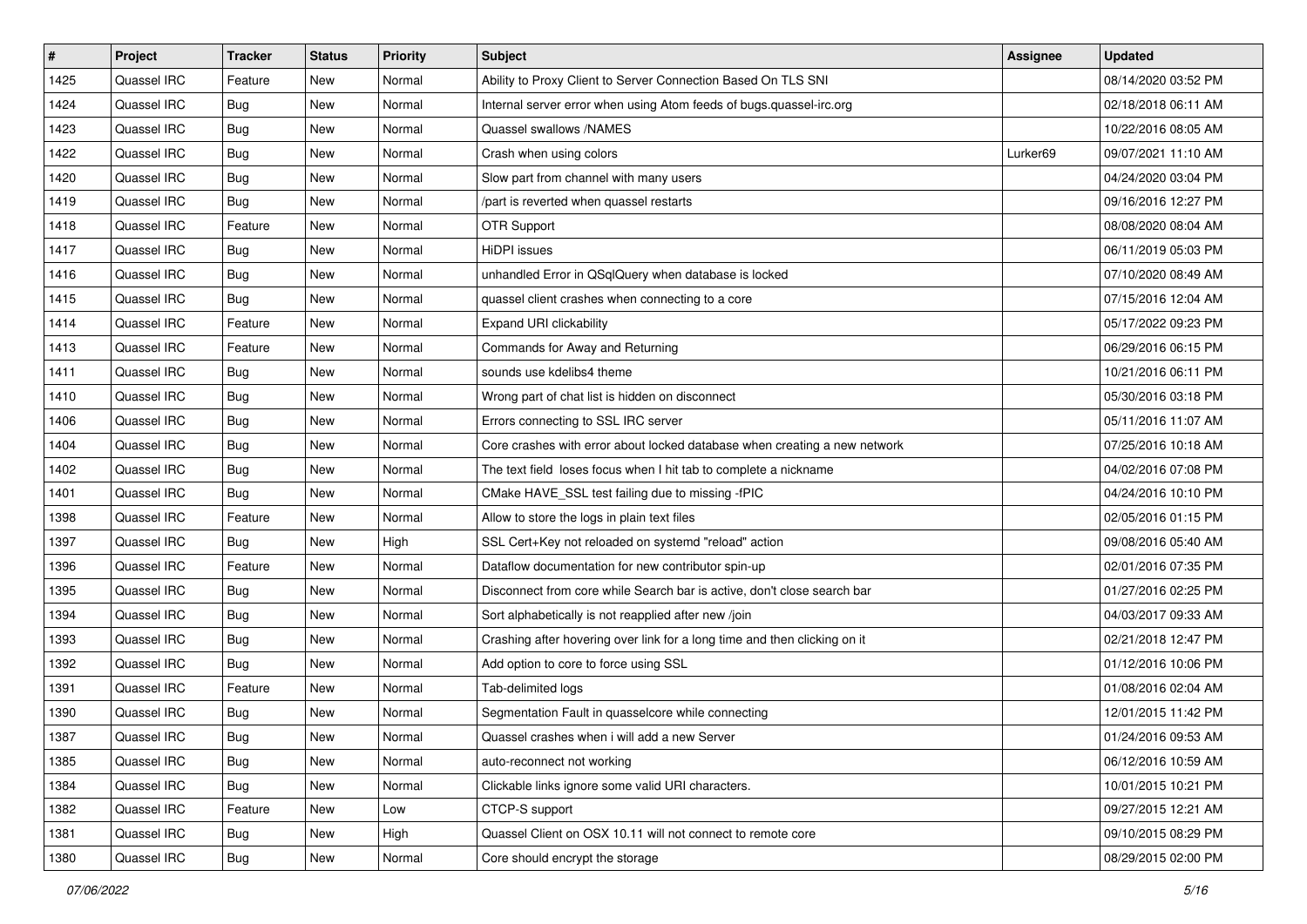| #    | Project     | <b>Tracker</b> | <b>Status</b> | <b>Priority</b> | <b>Subject</b>                                                                                        | Assignee | <b>Updated</b>      |
|------|-------------|----------------|---------------|-----------------|-------------------------------------------------------------------------------------------------------|----------|---------------------|
| 1379 | Quassel IRC | <b>Bug</b>     | New           | Normal          | Quassel should only highlight message content, leave nick colored.                                    |          | 08/20/2015 11:44 AM |
| 1378 | Quassel IRC | <b>Bug</b>     | <b>New</b>    | Normal          | Quassel should not show wallops as operwalls                                                          |          | 08/19/2015 01:05 PM |
| 1376 | Quassel IRC | <b>Bug</b>     | New           | Normal          | Windows 10 issue, missing libgca-qt5.dll   V12.2                                                      |          | 09/14/2015 09:21 PM |
| 1375 | Quassel IRC | <b>Bug</b>     | New           | Normal          | Quassel should support showing multiple channels in one buffer with option to move them in<br>and out |          | 08/14/2015 02:37 AM |
| 1374 | Quassel IRC | Bug            | New           | Normal          | don't keep default focus on text input field                                                          |          | 08/11/2015 01:04 PM |
| 1371 | Quassel IRC | <b>Bug</b>     | New           | Normal          | Version list on the bug tracker                                                                       |          | 08/01/2015 07:39 PM |
| 1370 | Quassel IRC | Bug            | New           | Normal          | <b>Banlist window</b>                                                                                 |          | 08/01/2015 07:38 PM |
| 1369 | Quassel IRC | <b>Bug</b>     | New           | Normal          | Keeps rejoining to channels I've left                                                                 |          | 02/13/2016 05:25 PM |
| 1368 | Quassel IRC | <b>Bug</b>     | New           | High            | Core crashes on Windows when connecting to server                                                     |          | 07/22/2015 03:22 AM |
| 1365 | Quassel IRC | <b>Bug</b>     | New           | Normal          | Selecting multiple buffers using shift-click is broken in Qt 5                                        |          | 06/18/2015 07:27 PM |
| 1363 | Quassel IRC | Bug            | New           | Normal          | Quassel crash, presumably on image preview                                                            |          | 06/11/2015 02:41 PM |
| 1362 | Quassel IRC | Bug            | New           | Normal          | Assertion failure: bufferId.isValid()                                                                 |          | 06/09/2015 10:16 AM |
| 1360 | Quassel IRC | Feature        | <b>New</b>    | Normal          | Quassel should show unread messages count next to the channel or buffer name                          |          | 06/03/2015 07:31 AM |
| 1357 | Quassel IRC | <b>Bug</b>     | New           | Normal          | Shortcut Configuration: Default settings gone                                                         |          | 05/15/2015 08:34 PM |
| 1355 | Quassel IRC | Bug            | <b>New</b>    | Normal          | Unhandled Error in QSqlQuery - before migration                                                       |          | 05/11/2015 02:01 PM |
| 1354 | Quassel IRC | <b>Bug</b>     | <b>New</b>    | Urgent          | Immediate crash on windows with v0.12.2                                                               |          | 09/06/2015 10:59 PM |
| 1353 | Quassel IRC | Bug            | New           | Low             | OSX tray icon functionality "Minimize" leads to lost Quassel main window                              |          | 05/05/2015 06:38 PM |
| 1352 | Quassel IRC | Bug            | New           | Normal          | Migration from sqlite to postgresql fails - "ERROR: unterminated quoted string at or near ""          |          | 02/06/2022 07:05 AM |
| 1348 | Quassel IRC | Feature        | New           | Normal          | Highlight Notification- Disable (Silent) all/per channel/per highlighted word                         |          | 04/29/2015 08:28 PM |
| 1347 | Quassel IRC | Bug            | New           | Normal          | Migration to PostgreSQL fails because of too long channel messages inside buffer table                |          | 06/22/2020 01:54 PM |
| 1346 | Quassel IRC | <b>Bug</b>     | New           | Normal          | 'Minimize' action in system tray does not minimize the Quassel to the system tray                     |          | 04/12/2015 04:12 PM |
| 1344 | Quassel IRC | Feature        | New           | Normal          | Delays                                                                                                |          | 01/31/2018 04:42 AM |
| 1343 | Quassel IRC | Feature        | New           | Normal          | Auto-replies                                                                                          |          | 04/10/2015 06:28 PM |
| 1342 | Quassel IRC | Feature        | New           | Normal          | CTCP option                                                                                           |          | 04/10/2015 06:22 PM |
| 1341 | Quassel IRC | Feature        | New           | Normal          | Implement /clear to wipe the current buffer                                                           |          | 05/23/2020 07:18 PM |
| 1340 | Quassel IRC | Bug            | <b>New</b>    | Urgent          | Quasselcore crashes when connecting                                                                   |          | 07/24/2015 01:11 PM |
| 1339 | Quassel IRC | <b>Bug</b>     | New           | Normal          | Migration to PostgreSQL fails because of long sender identities inside table sender                   |          | 02/17/2015 07:31 PM |
| 1338 | Quassel IRC | Feature        | <b>New</b>    | Normal          | Store client settings in core                                                                         |          | 04/19/2015 12:50 AM |
| 1337 | Quassel IRC | Feature        | New           | Normal          | Support for using two cores at once                                                                   |          | 02/27/2016 01:02 AM |
| 1336 | Quassel IRC | Bug            | New           | Normal          | Quassel displays incorrect nick when connected to bouncer                                             |          | 02/06/2015 09:14 AM |
| 1335 | Quassel IRC | Feature        | New           | Normal          | Support verification of x.509 using TLSA records                                                      |          | 11/03/2015 11:53 PM |
| 1332 | Quassel IRC | Bug            | New           | Urgent          | Quassel crash on saving new server                                                                    |          | 08/27/2017 04:33 AM |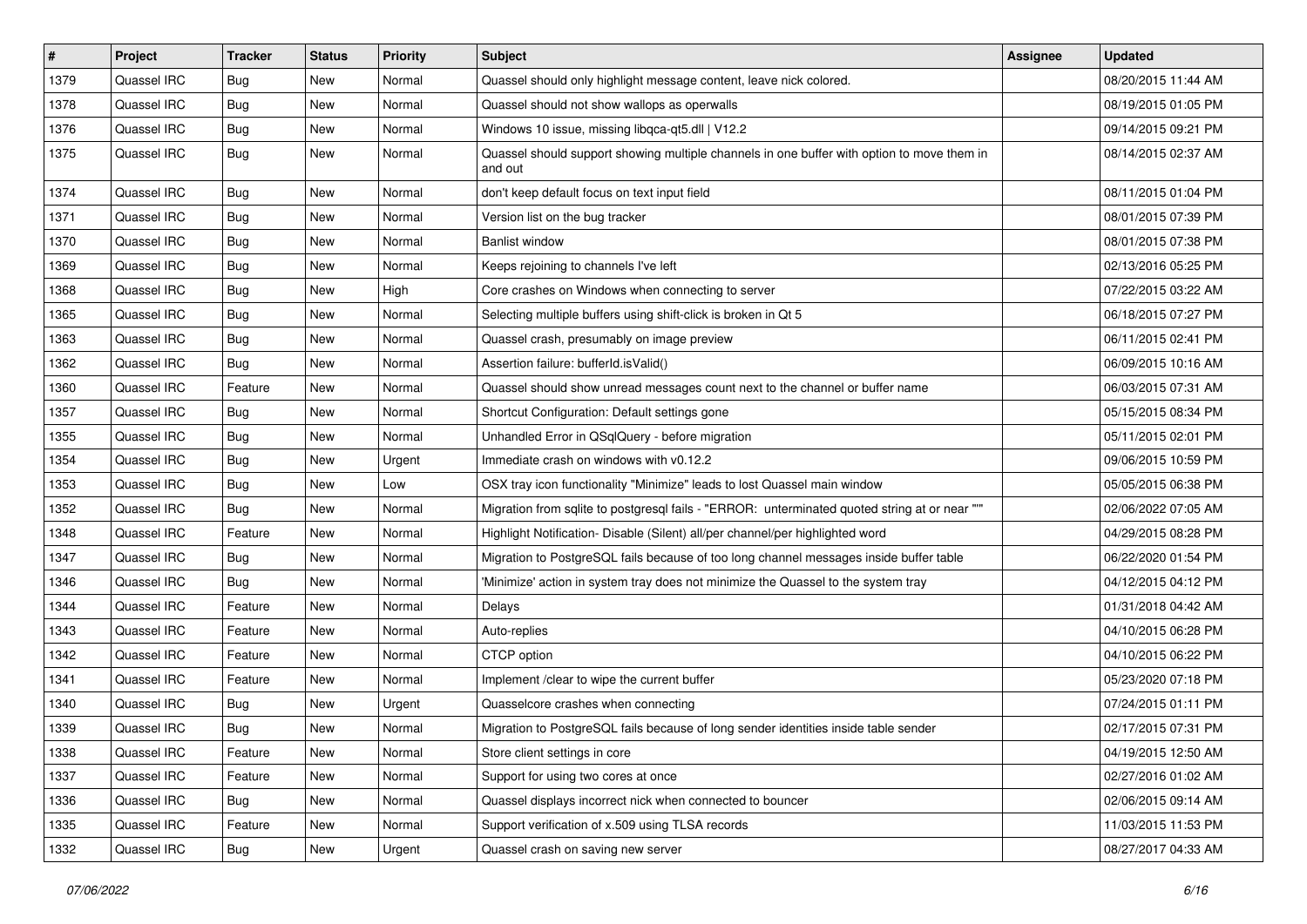| $\pmb{\#}$ | Project            | <b>Tracker</b> | <b>Status</b> | <b>Priority</b> | Subject                                                                                               | <b>Assignee</b> | <b>Updated</b>      |
|------------|--------------------|----------------|---------------|-----------------|-------------------------------------------------------------------------------------------------------|-----------------|---------------------|
| 1331       | Quassel IRC        | <b>Bug</b>     | New           | Normal          | Selecting multiple Chats/Entries with ctrl is buggy/messy                                             |                 | 01/11/2015 01:40 PM |
| 1329       | Quassel IRC        | Feature        | <b>New</b>    | Normal          | Add support for CAP Server-Time                                                                       |                 | 02/12/2019 04:55 PM |
| 1328       | Quassel IRC        | Feature        | New           | Normal          | Room notifications                                                                                    |                 | 12/31/2014 05:22 PM |
| 1327       | Quassel IRC        | Feature        | <b>New</b>    | Low             | The search box should search the complete log                                                         |                 | 12/21/2014 09:11 AM |
| 1326       | Quassel IRC        | Bug            | <b>New</b>    | Normal          | Quassel doesn't seem to correctly handle invalid CTCP lines.                                          |                 | 12/18/2014 08:09 PM |
| 1325       | Quassel IRC        | <b>Bug</b>     | <b>New</b>    | Normal          | App Crashes - upon interaction with name in userlist                                                  |                 | 11/16/2014 03:22 PM |
| 1324       | Quassel IRC        | Bug            | <b>New</b>    | Normal          | Trouble occurred when using nickname include asian characters.                                        |                 | 11/09/2014 08:10 PM |
| 1322       | Quassel IRC        | <b>Bug</b>     | New           | High            | Postgres prepared statement does not exist.                                                           |                 | 06/12/2022 01:14 PM |
| 1320       | Quassel IRC        | <b>Bug</b>     | <b>New</b>    | High            | quassel client lost config after systemctl reboot                                                     |                 | 02/08/2015 06:04 AM |
| 1319       | Quassel IRC        | <b>Bug</b>     | <b>New</b>    | Normal          | Crash                                                                                                 |                 | 10/18/2014 06:31 PM |
| 1316       | Quassel IRC        | <b>Bug</b>     | <b>New</b>    | Normal          | Quassel freezes when I switch to a buffer with large backlog                                          |                 | 10/09/2014 11:30 PM |
| 1315       | Quassel IRC        | <b>Bug</b>     | <b>New</b>    | High            | Quassel 0.11 in Arch Linux Loses Connection with Quassel Core                                         |                 | 01/25/2015 03:22 PM |
| 1311       | Quassel IRC        | Bug            | <b>New</b>    | Normal          | Selected, hovered url not shown in highlighted message                                                |                 | 09/21/2014 01:22 AM |
| 1310       | Quassel IRC        | <b>Bug</b>     | <b>New</b>    | Normal          | Allow +Y to appear as owner mode in Quassel                                                           |                 | 09/16/2014 09:49 PM |
| 1309       | Quassel IRC        | <b>Bug</b>     | <b>New</b>    | Normal          | Slow initial synchronization on a core with very long logs, plus connection loss                      |                 | 04/02/2016 07:04 PM |
| 1308       | Quassel IRC        | <b>Bug</b>     | New           | High            | Quassel 0.10 does not contain crypto plugins folder. Fails to auth with /setkey                       |                 | 06/17/2021 02:41 AM |
| 1307       | Quassel IRC        | <b>Bug</b>     | <b>New</b>    | Normal          | Client crash switching to buffer after network disconnect                                             |                 | 08/30/2014 03:32 PM |
| 1306       | Quassel IRC        | Feature        | <b>New</b>    | Normal          | Support auto update                                                                                   |                 | 10/07/2014 05:12 PM |
| 1305       | Quassel IRC        | <b>Bug</b>     | New           | Low             | When connected to irssiproxy, quassel reports messages sent from irssi in the wrong<br>buffer/window/ |                 | 08/07/2014 08:35 PM |
| 1304       | Quassel IRC        | Feature        | New           | Normal          | Autoghost feature                                                                                     |                 | 08/07/2014 09:15 AM |
| 1303       | Quassel IRC        | Bug            | <b>New</b>    | Normal          | Crash on launch - Quassel Monolithic OSX Client                                                       |                 | 08/01/2014 01:23 AM |
| 1302       | Quassel IRC        | <b>Bug</b>     | <b>New</b>    | Low             | Quassel replies to any form of CTCP request - even seemingly invalid ones.                            |                 | 08/01/2014 12:48 AM |
| 1301       | Quassel IRC        | <b>Bug</b>     | <b>New</b>    | Normal          | Quassel 0.10 OSX Package's Qt does not include postgres or sqlite support                             |                 | 07/30/2014 01:39 AM |
| 1299       | Quassel IRC        | Feature        | <b>New</b>    | Normal          | Separate colors for custom highlights                                                                 |                 | 07/24/2014 10:54 PM |
| 1298       | Quassel IRC        | Feature        | <b>New</b>    | Normal          | Visible Real Names in the nicklist                                                                    |                 | 06/14/2021 05:50 AM |
| 1297       | Quassel IRC        | Bug            | New           | High            | Quassel Client 0.10 - OSX-10.9.5 - Hard crash randomly.                                               |                 | 07/27/2014 12:23 PM |
| 1296       | <b>Quassel IRC</b> | Feature        | New           | Normal          | Make messages in queries more visible                                                                 |                 | 07/05/2014 07:02 PM |
| 1294       | Quassel IRC        | Feature        | New           | Normal          | Make webm video preview occupy all the preview pane                                                   |                 | 06/26/2014 11:56 PM |
| 1292       | Quassel IRC        | <b>Bug</b>     | New           | Normal          | Should re-connect to core when network is back up                                                     |                 | 06/18/2014 11:24 PM |
| 1290       | Quassel IRC        | <b>Bug</b>     | New           | Normal          | The 'nick list' doesn't hide automatically when you open a private conversation.                      |                 | 06/14/2014 03:22 PM |
| 1288       | Quassel IRC        | <b>Bug</b>     | New           | Normal          | Unable to exit fullscreen on OS X 10.9.3                                                              |                 | 06/19/2014 12:56 PM |
| 1287       | Quassel IRC        | Feature        | New           | Normal          | Whitelist/blacklist for "hot chat" shortcut                                                           | pitastrudl      | 10/25/2014 10:10 PM |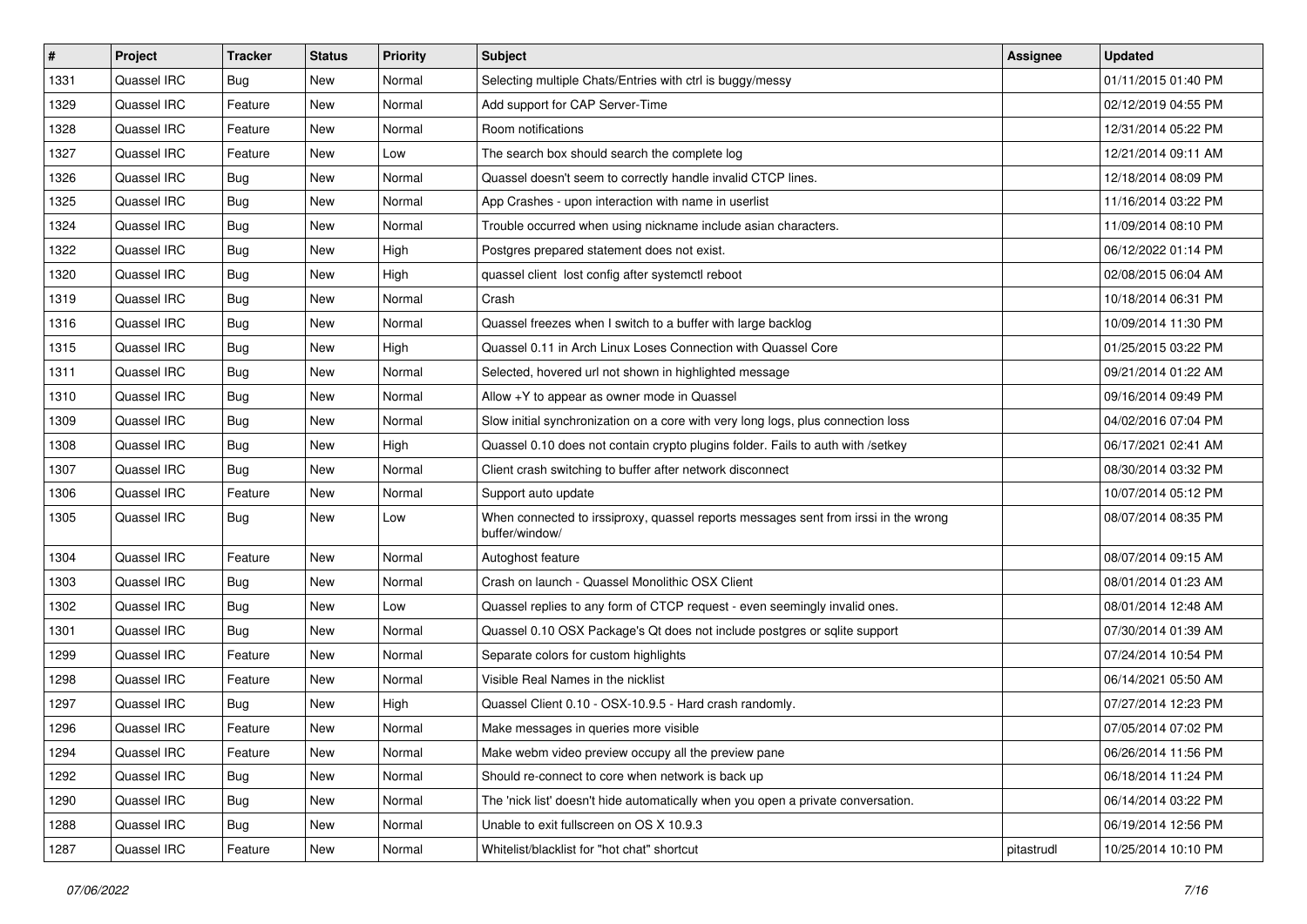| $\pmb{\sharp}$ | Project     | <b>Tracker</b> | <b>Status</b> | Priority | Subject                                                                                                                | <b>Assignee</b> | <b>Updated</b>      |
|----------------|-------------|----------------|---------------|----------|------------------------------------------------------------------------------------------------------------------------|-----------------|---------------------|
| 1286           | Quassel IRC | Feature        | New           | Normal   | Highlight Channel                                                                                                      |                 | 05/19/2014 03:36 PM |
| 1285           | Quassel IRC | <b>Bug</b>     | <b>New</b>    | High     | [Qt5] When changing the font, line wrapping is not recalculated                                                        |                 | 05/18/2014 01:54 PM |
| 1284           | Quassel IRC | <b>Bug</b>     | <b>New</b>    | Normal   | Add option to widen the input line to 100% of screen width                                                             |                 | 05/17/2014 01:45 PM |
| 1282           | Quassel IRC | <b>Bug</b>     | <b>New</b>    | Normal   | Add support for notifying when users come online                                                                       |                 | 05/05/2014 01:33 PM |
| 1281           | Quassel IRC | Feature        | <b>New</b>    | Normal   | Bot client flag on Quassel protocol                                                                                    |                 | 05/26/2014 02:28 PM |
| 1280           | Quassel IRC | Feature        | New           | Normal   | Push PMs and highlighted items to your phone as SMS                                                                    |                 | 05/02/2014 04:21 PM |
| 1279           | Quassel IRC | <b>Bug</b>     | <b>New</b>    | Normal   | Quassel crashed on clicking a link.                                                                                    |                 | 04/24/2014 12:24 PM |
| 1278           | Quassel IRC | <b>Bug</b>     | <b>New</b>    | Normal   | Quassel-Client 0.10.0 on Mac OS X does not render retina anymore                                                       |                 | 08/28/2014 10:50 PM |
| 1277           | Quassel IRC | <b>Bug</b>     | <b>New</b>    | Normal   | /me without any extra message is only compatible with Quassel, other clients show /ctcp<br>#channel ACTION             |                 | 05/29/2014 02:12 AM |
| 1276           | Quassel IRC | Bug            | <b>New</b>    | Normal   | On (mention) notification, when going to the channel manually and then clicking the<br>notification, Quassel minimizes |                 | 04/16/2014 12:49 AM |
| 1275           | Quassel IRC | <b>Bug</b>     | <b>New</b>    | Normal   | Can't see the content of new queries                                                                                   |                 | 04/14/2014 07:19 AM |
| 1274           | Quassel IRC | Bug            | <b>New</b>    | Normal   | First-time PM doesn't notify                                                                                           |                 | 03/23/2020 12:03 PM |
| 1272           | Quassel IRC | Feature        | <b>New</b>    | Normal   | Reverse Tab Completion                                                                                                 |                 | 03/29/2014 09:42 PM |
| 1270           | Quassel IRC | <b>Bug</b>     | <b>New</b>    | Low      | Hide inactive networks hides too many networks                                                                         |                 | 03/25/2014 12:40 AM |
| 1268           | Quassel IRC | <b>Bug</b>     | <b>New</b>    | Normal   | Tray icon in Mac 10.9.2                                                                                                |                 | 03/26/2014 12:57 PM |
| 1266           | Quassel IRC | <b>Bug</b>     | <b>New</b>    | Normal   | Status information (user count, lag, etc) for status buffers does not update automatically                             |                 | 03/15/2014 12:33 AM |
| 1265           | Quassel IRC | Feature        | <b>New</b>    | Normal   | Manage connected clients                                                                                               |                 | 03/06/2014 07:09 AM |
| 1264           | Quassel IRC | <b>Bug</b>     | <b>New</b>    | Normal   | Client displays incorrect identity in chat on non-standard IRC implementation                                          |                 | 02/25/2014 04:17 AM |
| 1263           | Quassel IRC | <b>Bug</b>     | <b>New</b>    | Normal   | Chat monitor ignores its ignore settings                                                                               |                 | 02/23/2014 11:35 PM |
| 1261           | Quassel IRC | Feature        | <b>New</b>    | Normal   | <b>Custom Emoticons</b>                                                                                                |                 | 01/01/2014 08:01 PM |
| 1259           | Quassel IRC | <b>Bug</b>     | <b>New</b>    | Normal   | Notification not working propperly even after fix.                                                                     |                 | 12/31/2013 06:55 AM |
| 1256           | Quassel IRC | Feature        | New           | Normal   | Make it possible to search IRC nicks via real names                                                                    |                 | 12/09/2013 04:43 PM |
| 1254           | Quassel IRC | <b>Bug</b>     | <b>New</b>    | Normal   | Semicolon interpreted as a new line when i need it not to                                                              |                 | 01/21/2018 07:49 AM |
| 1252           | Quassel IRC | Feature        | <b>New</b>    | Normal   | separate log and backlog tables                                                                                        |                 | 12/23/2013 08:25 PM |
| 1250           | Quassel IRC | <b>Bug</b>     | New           | Normal   | Crash on resume                                                                                                        | Sputnick        | 03/02/2014 02:56 AM |
| 1247           | Quassel IRC | <b>Bug</b>     | New           | Normal   | Setup with PostgreSQL fails to create new users                                                                        |                 | 06/13/2022 01:33 AM |
| 1246           | Quassel IRC | Feature        | New           | Low      | Show/hide menubar context menu option                                                                                  |                 | 10/15/2013 01:34 PM |
| 1241           | Quassel IRC | Feature        | New           | Normal   | Unread items being cleared by second, inactive client.                                                                 |                 | 09/30/2013 08:39 AM |
| 1238           | Quassel IRC | Feature        | <b>New</b>    | Normal   | Add websocket interface                                                                                                |                 | 08/30/2013 07:43 PM |
| 1224           | Quassel IRC | <b>Bug</b>     | New           | Normal   | Main window does not restore size on Mac (10.6) - gets shorter every time it runs                                      |                 | 06/08/2014 02:42 AM |
| 1223           | Quassel IRC | Feature        | New           | Normal   | Onlines users have offline icon and font color when not in a common channel                                            |                 | 10/04/2013 08:01 PM |
| 1221           | Quassel IRC | Feature        | New           | Normal   | Allow arbitrary buffer shortcuts                                                                                       | FishFace        | 09/08/2013 04:21 PM |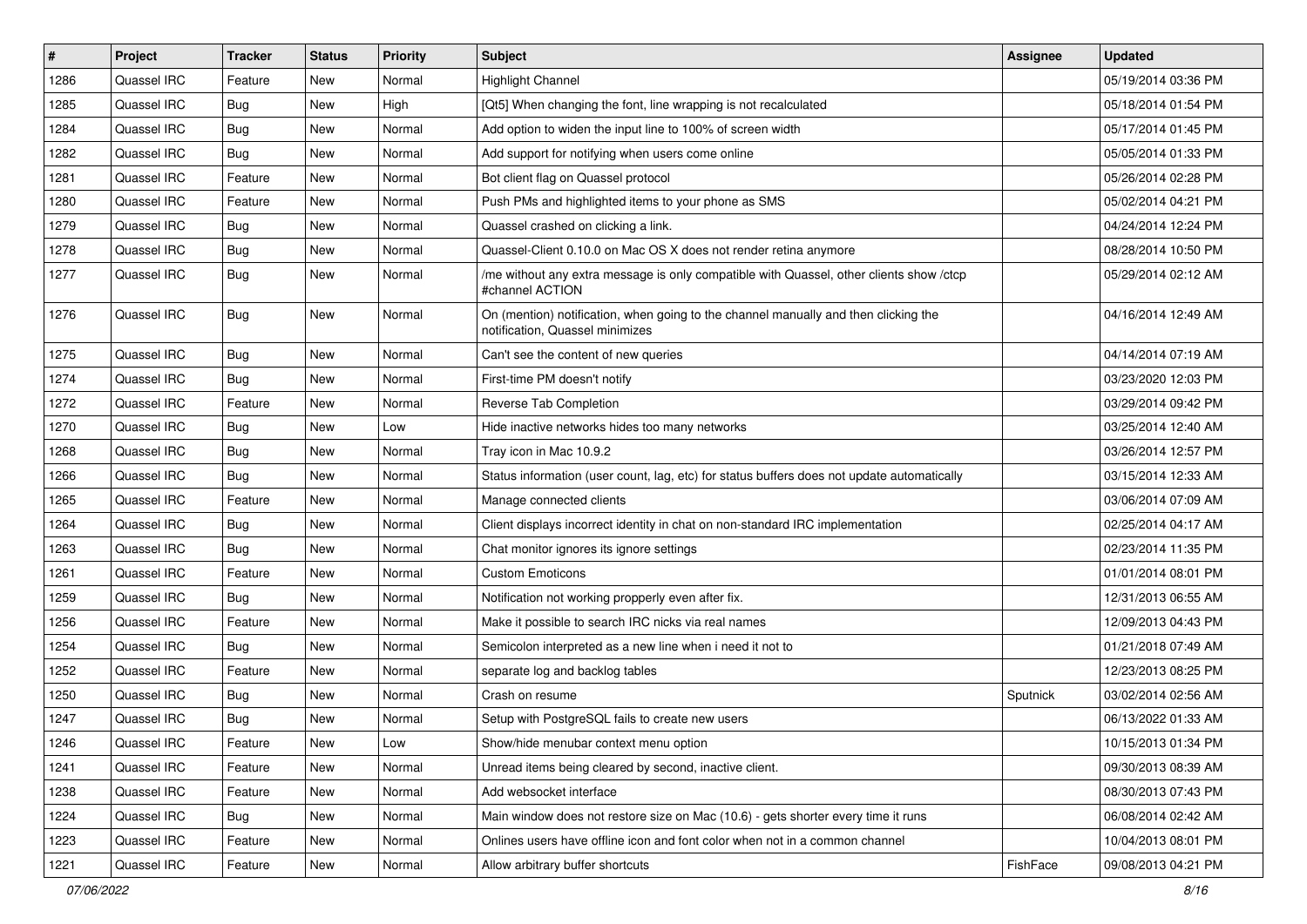| $\vert$ # | Project     | <b>Tracker</b> | <b>Status</b> | <b>Priority</b> | <b>Subject</b>                                                                         | <b>Assignee</b> | <b>Updated</b>      |
|-----------|-------------|----------------|---------------|-----------------|----------------------------------------------------------------------------------------|-----------------|---------------------|
| 1214      | Quassel IRC | <b>Bug</b>     | New           | Normal          | Quassel crashes on changing channels                                                   |                 | 11/06/2013 07:22 PM |
| 1213      | Quassel IRC | Feature        | New           | Low             | Including Presentation Mode in OSX                                                     |                 | 01/14/2014 09:06 AM |
| 1211      | Quassel IRC | Bug            | New           | Normal          | Quasselcore dies if the PostgreSQL Database is restarted                               |                 | 04/05/2013 11:09 AM |
| 1206      | Quassel IRC | <b>Bug</b>     | New           | Normal          | Client freezes with 100%cpu                                                            |                 | 03/06/2013 09:17 PM |
| 1204      | Quassel IRC | <b>Bug</b>     | <b>New</b>    | Normal          | Have an option to keep a buffer log, but not keep it in the channels tree              |                 | 02/24/2013 03:18 AM |
| 1203      | Quassel IRC | Feature        | New           | Normal          | Save IP of people who queried but shared no channels                                   |                 | 06/14/2021 05:25 AM |
| 1202      | Quassel IRC | Feature        | New           | Normal          | ChromeOS Client                                                                        |                 | 03/17/2013 12:29 PM |
| 1200      | Quassel IRC | Bug            | <b>New</b>    | Normal          | Migration perhaps should reset lastseenmsgid                                           |                 | 01/24/2013 03:05 AM |
| 1198      | Quassel IRC | Bug            | New           | Normal          | Quassel allows the hiding of characters off-screen in certain situations.              |                 | 12/04/2012 08:26 PM |
| 1196      | Quassel IRC | Feature        | New           | Normal          | Support pasting of image data using image service                                      |                 | 11/23/2012 09:18 PM |
| 1195      | Quassel IRC | Feature        | New           | Normal          | Multiple chat panes                                                                    |                 | 11/23/2012 12:06 PM |
| 1192      | Quassel IRC | Bug            | <b>New</b>    | Normal          | ERROR: duplicate key value violates unique constraint "buffer userid key"              |                 | 11/12/2012 07:43 PM |
| 1190      | Quassel IRC | <b>Bug</b>     | New           | Normal          | Query and Channel events are not being handled separately                              |                 | 09/25/2012 11:41 AM |
| 1189      | Quassel IRC | Bug            | New           | Normal          | Use text cursor style in chat view                                                     | gry             | 09/24/2012 01:50 AM |
| 1188      | Quassel IRC | <b>Bug</b>     | <b>New</b>    | Normal          | Remember active buffer, chat lists tree state                                          |                 | 09/21/2012 09:36 AM |
| 1186      | Quassel IRC | Bug            | <b>New</b>    | Normal          | Quassel should implement KUniqueApplication                                            |                 | 09/15/2012 09:49 PM |
| 1184      | Quassel IRC | Bug            | New           | Normal          | Get current OS X features working                                                      |                 | 09/09/2012 03:46 PM |
| 1183      | Quassel IRC | <b>Bug</b>     | <b>New</b>    | Normal          | Text glitch                                                                            |                 | 09/07/2012 03:35 PM |
| 1182      | Quassel IRC | <b>Bug</b>     | <b>New</b>    | Normal          | Quassel Client 0.8.0 crashes                                                           |                 | 09/04/2012 11:53 PM |
| 1180      | Quassel IRC | Bug            | New           | Normal          | Anti Alisasing                                                                         |                 | 03/08/2013 11:26 AM |
| 1178      | Quassel IRC | Bug            | <b>New</b>    | Normal          | Core crash                                                                             |                 | 07/12/2012 09:34 PM |
| 1174      | Quassel IRC | Feature        | New           | Normal          | Allow multiple windows                                                                 |                 | 07/11/2012 10:45 PM |
| 1172      | Quassel IRC | Bug            | <b>New</b>    | Low             | Wrong library includes for Debug builds in VS2010                                      |                 | 06/12/2012 05:06 PM |
| 1170      | Quassel IRC | <b>Bug</b>     | New           | Low             | Cannot migrate 0.8.0 to PostgreSQL                                                     |                 | 10/09/2014 07:08 PM |
| 1167      | Quassel IRC | <b>Bug</b>     | <b>New</b>    | Normal          | Maximize and Restore Down are unreasonably slow if the Restore Down GUI size is small. |                 | 05/17/2012 12:47 PM |
| 1165      | Quassel IRC | Feature        | New           | Normal          | Lock/toggle message color                                                              |                 | 01/23/2013 03:33 PM |
| 1162      | Quassel IRC | <b>Bug</b>     | New           | Low             | Postgres warning: nonstandard use of \\ in a string literal                            |                 | 05/07/2012 12:33 AM |
| 1161      | Quassel IRC | Feature        | New           | Low             | [PATCH] Channel mode in titlebar                                                       |                 | 05/03/2012 11:47 AM |
| 1158      | Quassel IRC | Bug            | New           | Normal          | Crash after entering core password                                                     |                 | 04/28/2012 09:19 PM |
| 1156      | Quassel IRC | Bug            | New           | Normal          | Client crash in WebCore:: QNetworkReplyWrapper:: resetConnections                      |                 | 04/18/2012 11:38 PM |
| 1154      | Quassel IRC | Feature        | New           | Normal          | Change mask of bans                                                                    |                 | 04/18/2012 02:48 PM |
| 1150      | Quassel IRC | Feature        | New           | Normal          | Auto-generate sender colors                                                            | sandsmark       | 05/05/2020 06:27 PM |
| 1148      | Quassel IRC | Bug            | New           | Normal          | parse timestamps in +lebq list                                                         | gry             | 04/27/2012 08:07 AM |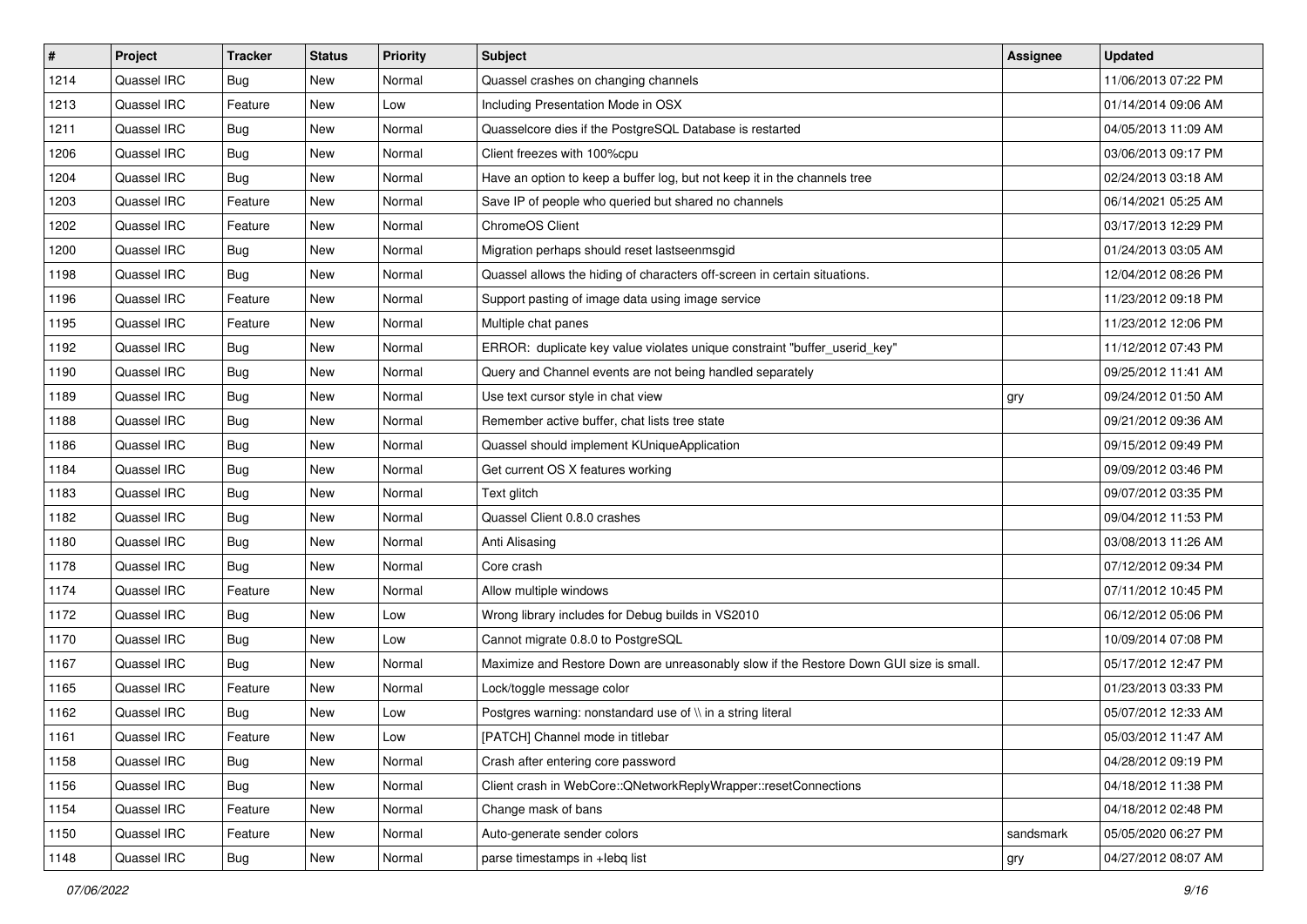| $\vert$ # | Project     | <b>Tracker</b> | <b>Status</b> | <b>Priority</b> | <b>Subject</b>                                                                     | Assignee | <b>Updated</b>      |
|-----------|-------------|----------------|---------------|-----------------|------------------------------------------------------------------------------------|----------|---------------------|
| 1147      | Quassel IRC | Feature        | New           | Normal          | Shift + click on channel to leave it                                               |          | 03/22/2012 09:30 AM |
| 1131      | Quassel IRC | Bug            | New           | Normal          | Quasselcore believes a socket is not connected when it is                          |          | 01/01/2012 05:32 AM |
| 1129      | Quassel IRC | Feature        | New           | Normal          | Improved support for /list                                                         |          | 12/11/2011 02:11 AM |
| 1128      | Quassel IRC | Feature        | New           | Normal          | Keyboard shortcuts for formatting                                                  |          | 12/18/2015 01:24 AM |
| 1126      | Quassel IRC | Feature        | New           | Normal          | Custom network/channel/pm arrangment in the chatlist                               |          | 10/06/2018 07:38 PM |
| 1125      | Quassel IRC | Feature        | New           | Normal          | Enhanced topic widget                                                              |          | 12/10/2011 10:04 PM |
| 1124      | Quassel IRC | Feature        | New           | Normal          | Let notifications trigger when quassel is the active window                        |          | 02/04/2012 04:22 PM |
| 1123      | Quassel IRC | Feature        | <b>New</b>    | Normal          | Notification system expansion: Multiple notification types.                        |          | 03/22/2012 08:22 AM |
| 1121      | Quassel IRC | Feature        | New           | Normal          | Track highlights (Away log) server-side                                            |          | 12/04/2011 01:21 PM |
| 1120      | Quassel IRC | <b>Bug</b>     | New           | Normal          | core crash                                                                         |          | 11/28/2011 08:56 AM |
| 1119      | Quassel IRC | <b>Bug</b>     | New           | Normal          | Crash when /join                                                                   |          | 11/21/2011 03:01 PM |
| 1118      | Quassel IRC | Bug            | New           | Normal          | Livelock caused by mirctohtml                                                      |          | 12/23/2013 10:56 PM |
| 1113      | Quassel IRC | Feature        | New           | High            | Whois in active                                                                    |          | 03/22/2012 09:19 AM |
| 1112      | Quassel IRC | <b>Bug</b>     | New           | Normal          | No connection to core is possible                                                  |          | 10/24/2011 09:04 AM |
| 1111      | Quassel IRC | <b>Bug</b>     | New           | Normal          | Core doesn't allow client to synchronize                                           |          | 11/22/2011 02:41 PM |
| 1108      | Quassel IRC | <b>Bug</b>     | New           | High            | Quassel 0.7.3 client crashes after disconnection from core                         |          | 02/19/2012 06:01 PM |
| 1107      | Quassel IRC | Feature        | New           | Low             | Add /anick capability, to change your nick on every connected server               |          | 09/17/2011 08:31 PM |
| 1106      | Quassel IRC | Feature        | New           | Low             | Play highlight notification sound if Quassel is focused                            |          | 09/16/2011 09:52 PM |
| 1099      | Quassel IRC | <b>Bug</b>     | <b>New</b>    | Normal          | Quassel client crash                                                               |          | 09/17/2011 09:48 AM |
| 1097      | Quassel IRC | Bug            | New           | Normal          | Backend settings are not restored after failed migration                           |          | 01/21/2012 08:49 PM |
| 1096      | Quassel IRC | Feature        | <b>New</b>    | Low             | QueryBufferItem shows nick as offline if they are not in a comman channel with you |          | 09/10/2011 06:20 AM |
| 1094      | Quassel IRC | <b>Bug</b>     | New           | Normal          | Crash while away from the computer                                                 |          | 09/06/2011 02:35 PM |
| 1088      | Quassel IRC | Bug            | New           | Normal          | Query with nicknames in Cyrillic does not work                                     |          | 12/04/2011 04:56 PM |
| 1086      | Quassel IRC | <b>Bug</b>     | New           | Normal          | tooltip and explicit /whois can show different realname (caching issue?)           |          | 07/05/2011 09:24 AM |
| 1085      | Quassel IRC | Feature        | <b>New</b>    | Normal          | Collapsible groups in the channel list                                             |          | 08/04/2011 12:05 AM |
| 1084      | Quassel IRC | Feature        | New           | Normal          | add an option to add a delay before auto joining a channel                         |          | 01/18/2012 12:52 AM |
| 1083      | Quassel IRC | Feature        | New           | Normal          | Archive search                                                                     |          | 06/12/2011 12:35 PM |
| 1082      | Quassel IRC | Feature        | New           | Normal          | Live backup support                                                                |          | 06/12/2011 12:31 PM |
| 1080      | Quassel IRC | Bug            | New           | Normal          | Buffer View Config contains buffer ids for deleted buffers                         |          | 06/09/2011 05:45 PM |
| 1079      | Quassel IRC | Feature        | New           | Low             | Consider supporting unix socket as a transport between core and client             |          | 05/26/2011 11:51 PM |
| 1077      | Quassel IRC | <b>Bug</b>     | New           | High            | Crash just after switching windows away quassel                                    |          | 05/16/2011 02:15 PM |
| 1076      | Quassel IRC | <b>Bug</b>     | New           | Normal          | Not marked /back when reattaching to core                                          |          | 05/09/2011 12:40 AM |
| 1075      | Quassel IRC | Bug            | New           | Normal          | Notifications in GNOME 3                                                           |          | 05/06/2011 05:40 PM |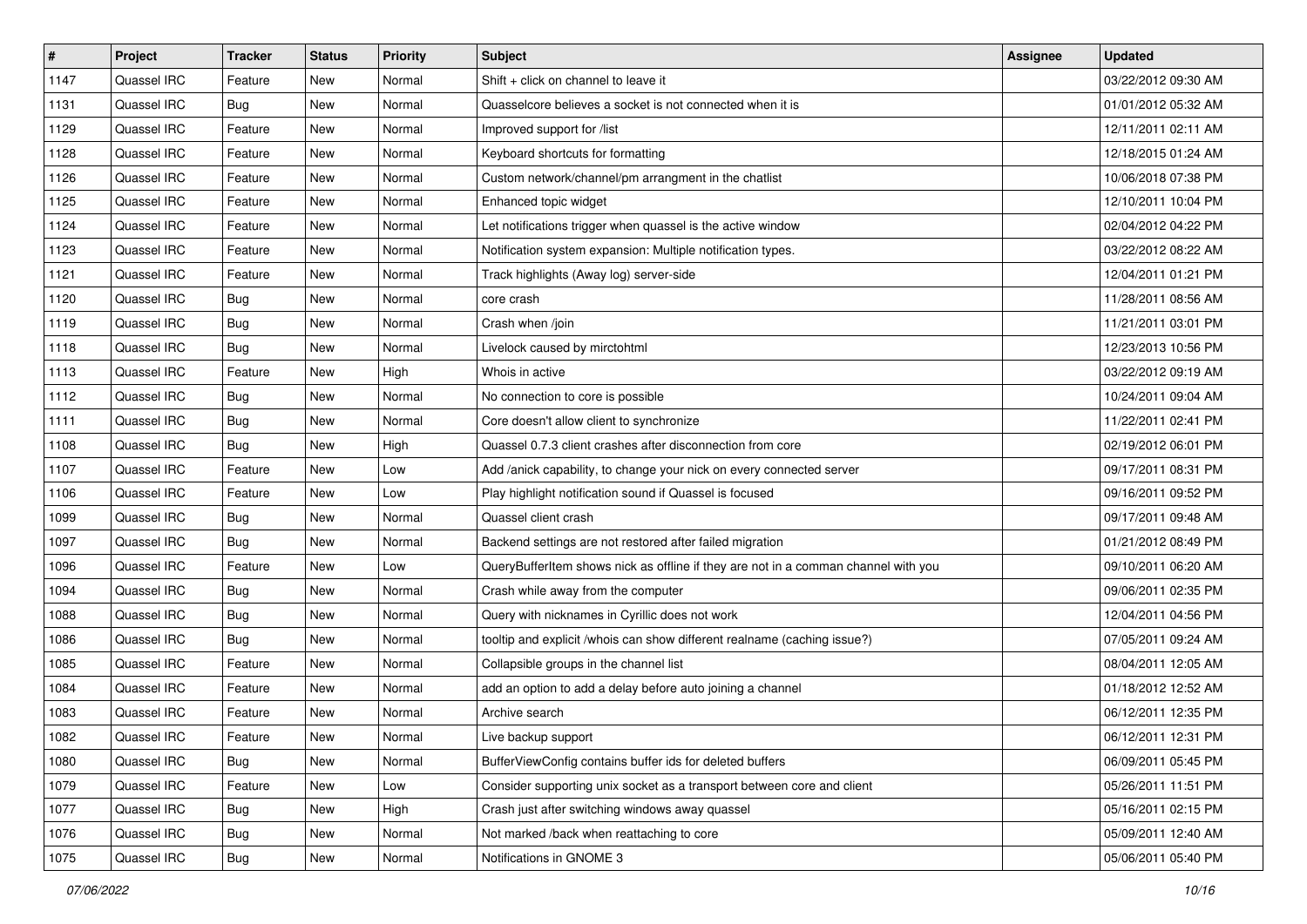| $\#$ | Project     | <b>Tracker</b> | <b>Status</b> | <b>Priority</b> | <b>Subject</b>                                                                                               | Assignee | <b>Updated</b>      |
|------|-------------|----------------|---------------|-----------------|--------------------------------------------------------------------------------------------------------------|----------|---------------------|
| 1068 | Quassel IRC | Feature        | <b>New</b>    | Normal          | Drop privileges if root.                                                                                     |          | 03/22/2011 07:20 AM |
| 1066 | Quassel IRC | Feature        | <b>New</b>    | Low             | Usability improved when failing to add user                                                                  |          | 03/21/2011 06:47 PM |
| 1056 | Quassel IRC | <b>Bug</b>     | <b>New</b>    | Normal          | Segfault                                                                                                     |          | 02/25/2011 07:21 PM |
| 1055 | Quassel IRC | <b>Bug</b>     | <b>New</b>    | Normal          | Offline/idle status persists after reconnection                                                              |          | 02/23/2011 05:51 PM |
| 1054 | Quassel IRC | Feature        | <b>New</b>    | Normal          | Ability to lock more GUI items                                                                               |          | 02/18/2011 06:46 AM |
| 1051 | Quassel IRC | <b>Bug</b>     | <b>New</b>    | High            | Core becomes unresponsive, possibly because of database being locked                                         |          | 08/26/2016 03:41 PM |
| 1047 | Quassel IRC | <b>Bug</b>     | <b>New</b>    | Normal          | Strange/ unwanted effects when sending/ receiving messages while the (postgres) database<br>ist disconnected |          | 02/02/2011 12:35 AM |
| 1046 | Quassel IRC | Feature        | <b>New</b>    | Normal          | MySQL support                                                                                                |          | 01/21/2012 09:59 PM |
| 1040 | Quassel IRC | Feature        | <b>New</b>    | Normal          | Commandline option for outgoing interface                                                                    |          | 03/19/2016 02:42 PM |
| 1038 | Quassel IRC | <b>Bug</b>     | <b>New</b>    | Low             | Changing the quasselclient icon on mac os x does not work                                                    | EgS      | 03/22/2011 12:01 AM |
| 1037 | Quassel IRC | Feature        | New           | Normal          | Please add 2 different types of joins                                                                        |          | 11/10/2010 12:14 PM |
| 1036 | Quassel IRC | Bug            | New           | Normal          | Removing Network, "dangling" backlogs and buffers in db.                                                     |          | 11/08/2010 02:26 PM |
| 1035 | Quassel IRC | <b>Bug</b>     | <b>New</b>    | Low             | Day changed notification appears too early                                                                   |          | 11/03/2010 12:07 AM |
| 1033 | Quassel IRC | Bug            | <b>New</b>    | Low             | "Jump to markerline" doesn't work properly with fixed backlog fetcher in busy buffers                        |          | 04/21/2011 10:56 PM |
| 1028 | Quassel IRC | Feature        | <b>New</b>    | Normal          | query sound                                                                                                  |          | 10/13/2010 06:47 PM |
| 1027 | Quassel IRC | <b>Bug</b>     | <b>New</b>    | Normal          | Own nick selection combobox always have a focus ring on Mac                                                  |          | 01/21/2012 09:58 PM |
| 1025 | Quassel IRC | Feature        | <b>New</b>    | Normal          | Allow changing icon size in the chat and user list                                                           |          | 09/22/2010 09:23 AM |
| 1017 | Quassel IRC | Bug            | <b>New</b>    | Normal          | Certain special characters cause Quassel to crash                                                            |          | 08/25/2010 09:50 PM |
| 1016 | Quassel IRC | Feature        | <b>New</b>    | Normal          | Bouncer support for core                                                                                     |          | 05/02/2014 04:31 PM |
| 1015 | Quassel IRC | Feature        | New           | Normal          | show/hide the the inactive chats from the context menu                                                       |          | 10/17/2010 09:20 AM |
| 1014 | Quassel IRC | Feature        | <b>New</b>    | Normal          | add a tooltip when hovering a nick name in the chat view                                                     |          | 10/13/2010 10:27 AM |
| 1009 | Quassel IRC | <b>Bug</b>     | <b>New</b>    | Normal          | Segmentation fault                                                                                           |          | 07/31/2010 11:00 AM |
| 1006 | Quassel IRC | Bug            | <b>New</b>    | Low             | Quassel should connect to servers in the order they are specified in the server list                         |          | 07/23/2010 01:17 PM |
| 1004 | Quassel IRC | Feature        | <b>New</b>    | Low             | General Multiple window functionality.                                                                       |          | 07/29/2010 06:13 AM |
| 1003 | Quassel IRC | Feature        | New           | Normal          | implement marker in scrollbar for highlights/searches                                                        |          | 03/01/2012 10:47 AM |
| 999  | Quassel IRC | Bug            | <b>New</b>    | High            | Core crash on network removal                                                                                |          | 09/13/2010 05:20 AM |
| 995  | Quassel IRC | Feature        | <b>New</b>    | Normal          | Trigger /myaway and /myback when you disconnect/connect client.                                              |          | 06/16/2010 04:45 AM |
| 994  | Quassel IRC | Bug            | <b>New</b>    | Low             | Add handlers for channel forwarding;                                                                         |          | 06/16/2010 12:54 AM |
| 992  | Quassel IRC | Feature        | New           | Normal          | Limit the buffer size on core server                                                                         |          | 06/15/2010 05:09 AM |
| 988  | Quassel IRC | Feature        | New           | Normal          | Jump to last                                                                                                 |          | 10/19/2020 06:37 AM |
| 986  | Quassel IRC | <b>Bug</b>     | New           | Normal          | quassel crashes with signal aborted after trying to open debug log                                           |          | 06/07/2010 02:48 PM |
| 985  | Quassel IRC | <b>Bug</b>     | New           | Normal          | Segfault in Quassel when i have open a url                                                                   |          | 06/03/2010 07:14 PM |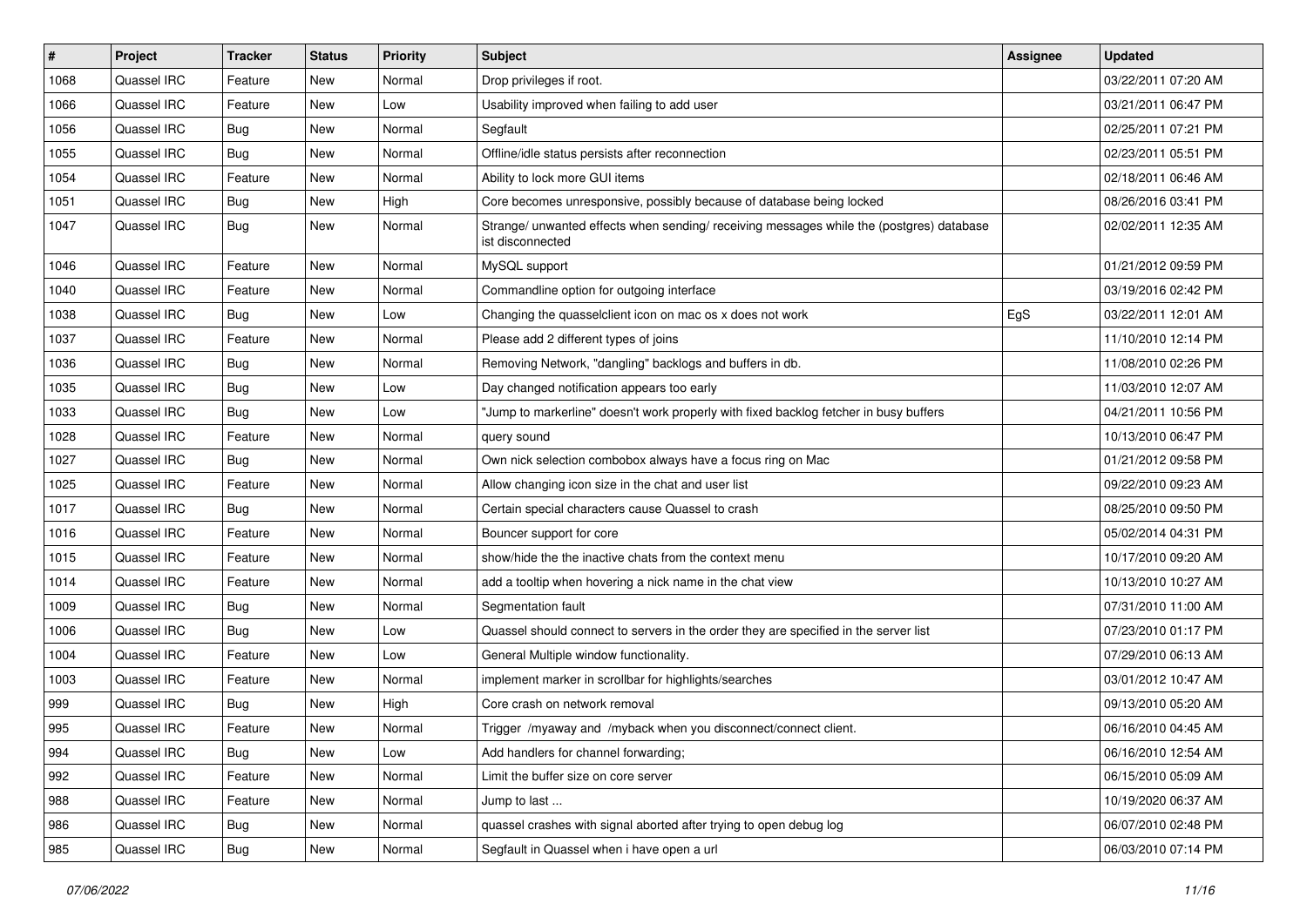| $\sharp$ | Project     | <b>Tracker</b> | <b>Status</b> | <b>Priority</b> | <b>Subject</b>                                                                                  | <b>Assignee</b> | <b>Updated</b>      |
|----------|-------------|----------------|---------------|-----------------|-------------------------------------------------------------------------------------------------|-----------------|---------------------|
| 983      | Quassel IRC | <b>Bug</b>     | New           | Normal          | A selected, highlighted, wrapped line has discoloration issues                                  |                 | 06/02/2010 04:53 AM |
| 982      | Quassel IRC | Bug            | New           | Normal          | chat list focussing wrong element                                                               |                 | 10/25/2017 09:35 AM |
| 981      | Quassel IRC | <b>Bug</b>     | New           | Normal          | Modes being removed without user interaction                                                    |                 | 07/16/2018 05:51 AM |
| 980      | Quassel IRC | Bug            | New           | Normal          | connection attempt during core start caused deadlock                                            |                 | 05/30/2010 03:49 PM |
| 979      | Quassel IRC | Feature        | New           | Normal          | Ability to input text styles for aliases                                                        |                 | 05/28/2010 07:35 PM |
| 978      | Quassel IRC | Feature        | New           | Normal          | Custom chat list sort by contacts status                                                        |                 | 05/28/2010 04:03 PM |
| 976      | Quassel IRC | <b>Bug</b>     | New           | Normal          | Strings quoted in "command messages" should be checked for open color/formatting tags           |                 | 05/27/2010 01:56 AM |
| 975      | Quassel IRC | Feature        | New           | Normal          | topic reflects text color but not background                                                    |                 | 05/27/2010 04:35 AM |
| 974      | Quassel IRC | Bug            | New           | Normal          | UI is incorrect when setting up backend fails on setup of core                                  |                 | 02/01/2015 03:43 PM |
| 973      | Quassel IRC | Feature        | New           | Normal          | do not repeat same timestamp                                                                    |                 | 05/25/2010 10:17 AM |
| 972      | Quassel IRC | <b>Bug</b>     | New           | Normal          | Hostnames should be parsed through UiStyle::mircToInternal before displaying them               |                 | 09/15/2010 06:17 PM |
| 969      | Quassel IRC | Feature        | New           | Normal          | Merge lines                                                                                     |                 | 05/25/2010 09:48 AM |
| 965      | Quassel IRC | Bug            | New           | Normal          | Changing nicks causes an alphabetically sorted buffer list to become disorganized               |                 | 05/16/2010 11:46 AM |
| 964      | Quassel IRC | <b>Bug</b>     | New           | Normal          | Nick Select Doesn't Update on Forced Nick Change                                                |                 | 08/05/2011 11:31 PM |
| 963      | Quassel IRC | Feature        | New           | Normal          | Don't display mode changes during netsplits                                                     |                 | 05/15/2010 03:10 AM |
| 942      | Quassel IRC | <b>Bug</b>     | New           | Low             | Cannot join channels containing + by clicking                                                   |                 | 03/19/2010 11:46 PM |
| 941      | Quassel IRC | Bug            | New           | Normal          | Wrong mouse cursor shown in certain chatscenes                                                  |                 | 03/24/2011 04:13 PM |
| 939      | Quassel IRC | <b>Bug</b>     | New           | Normal          | After waking up from suspend, the Connect button is grey, even when Quassel is not<br>connected |                 | 03/16/2010 10:28 AM |
| 938      | Quassel IRC | <b>Bug</b>     | New           | Normal          | Handling of NAMES Command                                                                       |                 | 03/15/2010 10:58 PM |
| 937      | Quassel IRC | Feature        | New           | Normal          | Ignore specific items                                                                           |                 | 05/30/2015 01:45 PM |
| 935      | Quassel IRC | Feature        | New           | Normal          | please add growl support on mac os x                                                            |                 | 03/11/2010 12:40 PM |
| 933      | Quassel IRC | <b>Bug</b>     | New           | Normal          | Auto closing and rapport of bug create                                                          |                 | 03/09/2010 12:27 PM |
| 932      | Quassel IRC | <b>Bug</b>     | New           | Normal          | Timestamps missing                                                                              |                 | 03/07/2010 03:20 PM |
| 928      | Quassel IRC | Feature        | New           | Normal          | Adding and connecting to a new network doesn't show the status buffer                           |                 | 04/21/2011 06:41 PM |
| 925      | Quassel IRC | Feature        | New           | Normal          | <b>Account Status Flag</b>                                                                      |                 | 03/02/2010 09:25 AM |
| 922      | Quassel IRC | Feature        | New           | Normal          | RFE: Add tab completion to Aliases                                                              |                 | 05/04/2018 08:39 AM |
| 919      | Quassel IRC | Feature        | New           | Low             | tab completion for /exec                                                                        |                 | 03/02/2010 01:19 AM |
| 917      | Quassel IRC | Feature        | New           | Normal          | [PATCH] Individual dictionary/spellcheck based on Network                                       |                 | 08/12/2013 06:11 PM |
| 916      | Quassel IRC | <b>Bug</b>     | New           | Normal          | Users don't show up in nick list (psybnc)                                                       |                 | 02/18/2010 04:15 AM |
| 909      | Quassel IRC | Feature        | New           | Normal          | Provide --del-user argument                                                                     |                 | 02/07/2010 01:40 PM |
| 906      | Quassel IRC | <b>Bug</b>     | New           | Normal          | Quassel window position saving                                                                  |                 | 01/28/2010 08:32 PM |
| 904      | Quassel IRC | Feature        | New           | Low             | User mode commands can be more concise                                                          |                 | 01/26/2010 08:34 AM |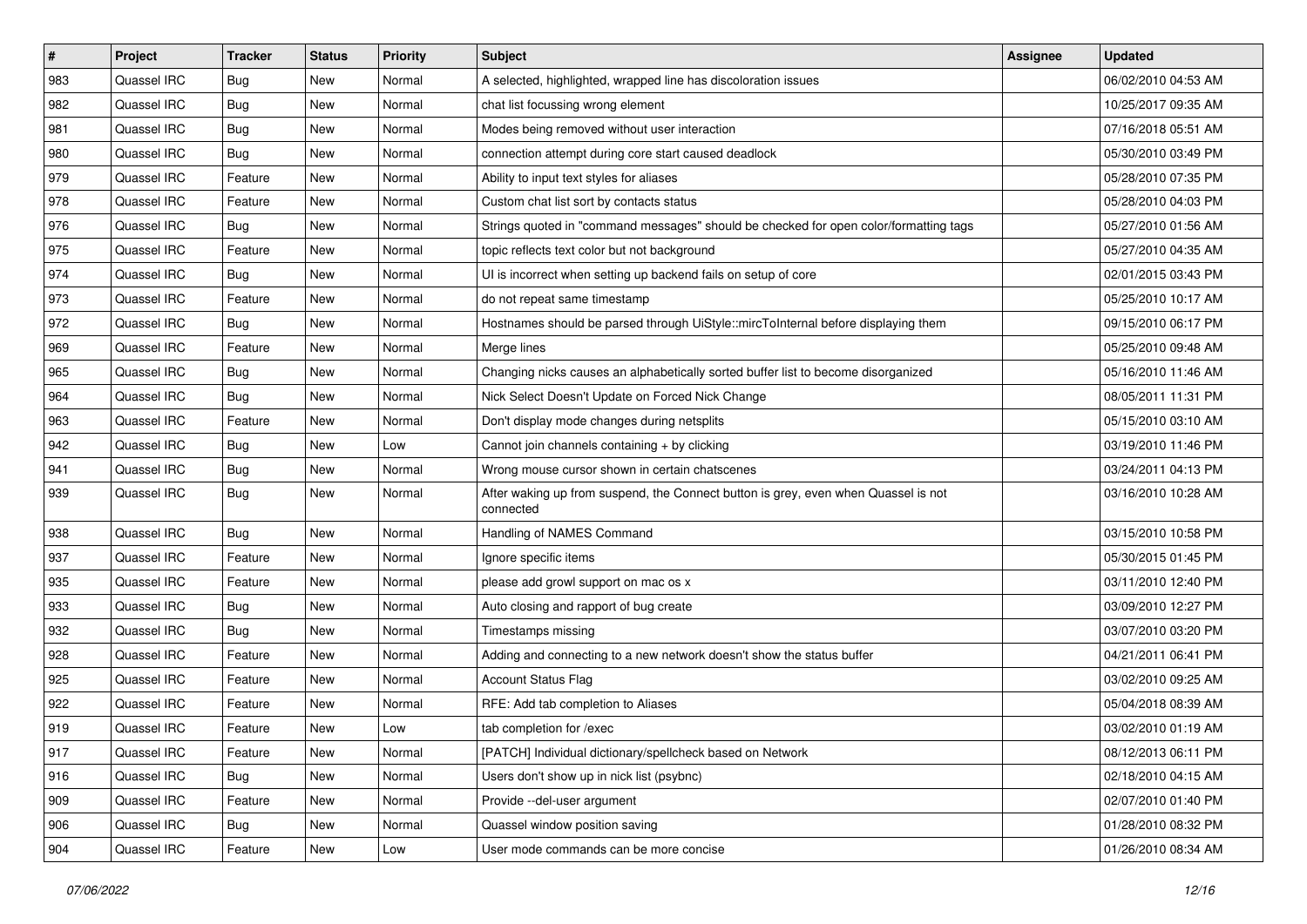| $\sharp$ | Project     | <b>Tracker</b> | <b>Status</b> | <b>Priority</b> | <b>Subject</b>                                                                                                  | <b>Assignee</b> | <b>Updated</b>      |
|----------|-------------|----------------|---------------|-----------------|-----------------------------------------------------------------------------------------------------------------|-----------------|---------------------|
| 900      | Quassel IRC | Feature        | New           | Normal          | Client specific ignore settings                                                                                 |                 | 01/22/2010 11:00 AM |
| 892      | Quassel IRC | Feature        | New           | Normal          | Add bookmark/annotation feature                                                                                 |                 | 03/07/2010 10:14 PM |
| 886      | Quassel IRC | Feature        | New           | Normal          | Option to colorcode the different days                                                                          |                 | 12/28/2009 09:10 PM |
| 885      | Quassel IRC | Feature        | New           | Normal          | Limit initial backlog fetching to specific list                                                                 |                 | 12/22/2009 01:30 PM |
| 884      | Quassel IRC | Feature        | New           | Normal          | buffer context menu entry to add/remove it to/from the chat monitor                                             |                 | 06/22/2014 02:34 PM |
| 879      | Quassel IRC | <b>Bug</b>     | New           | Normal          | Topic text color does not follow system/theme default                                                           |                 | 12/17/2009 11:44 AM |
| 870      | Quassel IRC | Feature        | New           | Normal          | Do not repeat nicknames for successive messasges by same sender                                                 |                 | 12/03/2009 11:21 AM |
| 869      | Quassel IRC | Feature        | New           | Normal          | Gray out loaded backlog on starting client or rejoining channel                                                 |                 | 12/03/2009 11:11 AM |
| 868      | Quassel IRC | Feature        | New           | Normal          | Combined part/hide command (or autohide parted)                                                                 |                 | 12/03/2009 09:43 AM |
| 867      | Quassel IRC | Feature        | New           | Normal          | Coloring brackets around sender nick seperately through stylesheet                                              |                 | 12/03/2009 09:36 AM |
| 855      | Quassel IRC | <b>Bug</b>     | New           | Normal          | When restarting Quassel with second default screen disconnected, the main UI is hidden and<br>can't be restored | EgS             | 09/17/2016 08:57 PM |
| 854      | Quassel IRC | <b>Bug</b>     | New           | Normal          | Backlog retrieval on scrolling does not work when channel window is empty                                       | EgS             | 03/24/2011 04:14 PM |
| 852      | Quassel IRC | Feature        | New           | Normal          | auto-replace feature                                                                                            |                 | 03/09/2010 07:56 PM |
| 851      | Quassel IRC | Feature        | New           | Normal          | View Filtery Feature                                                                                            |                 | 11/07/2009 06:24 AM |
| 836      | Quassel IRC | Feature        | New           | Normal          | Forward highlights to external script / URL                                                                     |                 | 05/02/2014 04:46 PM |
| 828      | Quassel IRC | Feature        | New           | Normal          | Ability to add cookies to Preview Browser                                                                       |                 | 10/14/2009 03:06 PM |
| 826      | Quassel IRC | Feature        | New           | Normal          | SQL backends cleanup                                                                                            |                 | 03/09/2010 08:01 PM |
| 822      | Quassel IRC | Bug            | New           | Normal          | changing hidden events on multiple channels loses information                                                   |                 | 10/08/2009 10:48 PM |
| 816      | Quassel IRC | Feature        | New           | Normal          | Query blocker (with whitelist)                                                                                  |                 | 09/27/2009 10:22 PM |
| 814      | Quassel IRC | Bug            | New           | Normal          | Core sets away state on auto-reconnect with connected client(s) if auto-away is enabled                         |                 | 10/11/2009 09:14 AM |
| 810      | Quassel IRC | Feature        | New           | Normal          | Indicate which users are ignored in nick list                                                                   |                 | 09/19/2009 11:06 PM |
| 808      | Quassel IRC | Feature        | New           | Normal          | Option to hide joins/parts/quits of ignored users in chat view.                                                 |                 | 09/19/2009 02:52 AM |
| 793      | Quassel IRC | Feature        | New           | Normal          | 'Chat Monitor' add whole network to list                                                                        |                 | 09/11/2009 01:06 AM |
| 792      | Quassel IRC | Feature        | New           | Normal          | Please add a flag to not auto-hide some channels                                                                |                 | 05/11/2014 01:33 AM |
| 785      | Quassel IRC | Bug            | New           | Normal          | Chat view doesn't handle focus decoration properly                                                              |                 | 08/28/2009 04:35 AM |
| 784      | Quassel IRC | Feature        | New           | Normal          | Add notifications for events in the chat monitor                                                                |                 | 08/27/2009 11:47 PM |
| 778      | Quassel IRC | Feature        | New           | Normal          | Global keyboard shortcut to show/hide main window                                                               |                 | 08/27/2009 10:08 AM |
| 777      | Quassel IRC | Feature        | New           | Normal          | irc server connection initiation (connect()) should have a configurable timeout                                 |                 | 03/18/2010 11:23 AM |
| 768      | Quassel IRC | Feature        | New           | Normal          | Forced disconnect                                                                                               |                 | 08/13/2009 03:53 AM |
| 762      | Quassel IRC | Feature        | New           | Normal          | Plugin-Interface                                                                                                |                 | 05/02/2014 04:48 PM |
| 760      | Quassel IRC | Feature        | New           | Normal          | Notification for a single channel                                                                               |                 | 01/08/2014 02:48 AM |
| 757      | Quassel IRC | Feature        | New           | Normal          | PAM authentication                                                                                              |                 | 07/29/2009 07:45 PM |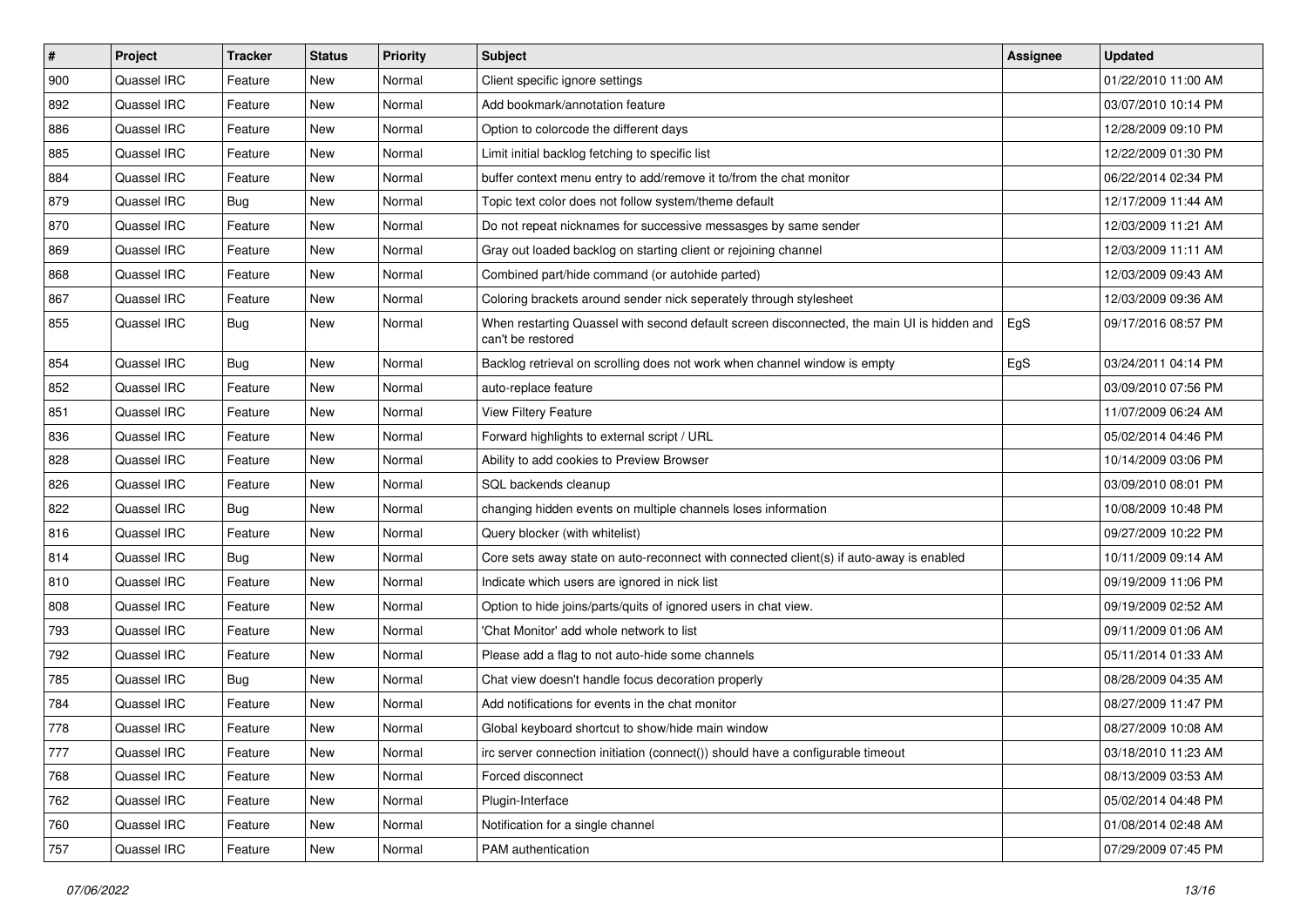| $\vert$ # | Project     | <b>Tracker</b> | <b>Status</b> | <b>Priority</b> | <b>Subject</b>                                                                                                   | Assignee | <b>Updated</b>      |
|-----------|-------------|----------------|---------------|-----------------|------------------------------------------------------------------------------------------------------------------|----------|---------------------|
| 753       | Quassel IRC | Feature        | New           | High            | Automatically clear old buffers on client                                                                        |          | 07/17/2020 01:13 PM |
| 751       | Quassel IRC | Bug            | <b>New</b>    | Normal          | Quassel uses excessive CPU/RAM                                                                                   |          | 07/26/2009 08:19 AM |
| 750       | Quassel IRC | Feature        | New           | Normal          | SSH (tunnel) support                                                                                             |          | 07/25/2009 02:18 PM |
| 747       | Quassel IRC | Bug            | New           | Normal          | [PATCH] Cleanup unused CoreSessions                                                                              |          | 05/30/2015 01:44 PM |
| 739       | Quassel IRC | Feature        | New           | Normal          | More verbose output if ssl cert is expired                                                                       |          | 06/27/2012 12:35 AM |
| 738       | Quassel IRC | <b>Bug</b>     | New           | Normal          | identify on nickchange                                                                                           |          | 01/20/2010 12:04 PM |
| 737       | Quassel IRC | Feature        | New           | Normal          | <b>Administration of Users</b>                                                                                   |          | 07/09/2009 12:09 PM |
| 734       | Quassel IRC | Feature        | New           | Low             | Retrieve unread highlights on attach   Non-linear backlog                                                        |          | 02/18/2014 10:37 PM |
| 733       | Quassel IRC | Feature        | New           | Low             | Split screen scrollback                                                                                          |          | 07/02/2009 09:54 PM |
| 723       | Quassel IRC | Feature        | New           | Normal          | WHO, WHOIS, LIST, and other requested messages from the server.                                                  |          | 06/09/2009 07:07 PM |
| 722       | Quassel IRC | Feature        | New           | Normal          | Meta-Buffer: Highlighted Messages                                                                                |          | 09/11/2009 01:06 AM |
| 717       | Quassel IRC | Feature        | New           | Normal          | Tab completion for files                                                                                         |          | 06/06/2009 06:32 AM |
| 716       | Quassel IRC | Feature        | New           | Normal          | Alternate Backlog Retrieval System - Timelines                                                                   |          | 12/22/2009 01:33 PM |
| 714       | Quassel IRC | <b>Bug</b>     | New           | Normal          | Quassel does not warn if SSL certificate changed on remote IRC server (not core)                                 |          | 06/28/2009 05:12 PM |
| 713       | Quassel IRC | Feature        | <b>New</b>    | Normal          | Generating away-nicks and/or disconnected-nicks "on the fly"                                                     |          | 06/02/2009 09:01 PM |
| 706       | Quassel IRC | Feature        | New           | Normal          | [CMAKE] additional build targets for kde and qt gui                                                              |          | 05/26/2009 03:50 PM |
| 700       | Quassel IRC | Feature        | New           | Low             | [Request] Web Interface                                                                                          |          | 05/20/2009 11:54 PM |
| 698       | Quassel IRC | Feature        | New           | Normal          | <b>Bookmarking System</b>                                                                                        |          | 09/17/2009 11:25 AM |
| 697       | Quassel IRC | Feature        | New           | Normal          | SILC Support                                                                                                     |          | 04/21/2010 05:26 AM |
| 678       | Quassel IRC | Feature        | New           | Normal          | Use scrollbar marks for name highlighting                                                                        |          | 04/16/2009 09:08 PM |
| 672       | Quassel IRC | Feature        | New           | Normal          | Extended popups for special users                                                                                |          | 04/12/2009 10:40 AM |
| 670       | Quassel IRC | Feature        | New           | Normal          | width of "nick" column too static                                                                                |          | 03/03/2010 08:10 PM |
| 669       | Quassel IRC | Feature        | New           | Normal          | split mode                                                                                                       |          | 03/03/2010 09:21 PM |
| 654       | Quassel IRC | <b>Bug</b>     | New           | Low             | Using multiple Quassel clients simultaneously                                                                    |          | 04/02/2009 11:10 AM |
| 650       | Quassel IRC | Feature        | New           | Normal          | Add option to re-connect to a server when right-clicking a server                                                |          | 03/30/2009 01:16 PM |
| 648       | Quassel IRC | Feature        | New           | Normal          | If a channel is parted, dont print date timestamp.                                                               |          | 03/03/2010 08:07 PM |
| 645       | Quassel IRC | Feature        | New           | Low             | Term "Buffer" is not user friendly - suggest to change to Discussions                                            |          | 10/11/2013 11:18 AM |
| 644       | Quassel IRC | Feature        | New           | Normal          | Change the colour of lines of text in the chat monitor if they originated from the currently<br>selected channel |          | 02/29/2012 05:12 PM |
| 642       | Quassel IRC | Feature        | <b>New</b>    | Normal          | Wizard Autojoin dialog should accept white space                                                                 |          | 04/19/2011 07:32 PM |
| 639       | Quassel IRC | Feature        | New           | Normal          | Partyline request                                                                                                |          | 03/21/2009 04:25 PM |
| 635       | Quassel IRC | <b>Bug</b>     | New           | Normal          | again the locked DB issue                                                                                        |          | 03/26/2009 10:00 PM |
| 618       | Quassel IRC | Feature        | New           | Normal          | Add an option to send auto-identify as server pass instead of to NickServ                                        |          | 03/26/2009 11:14 PM |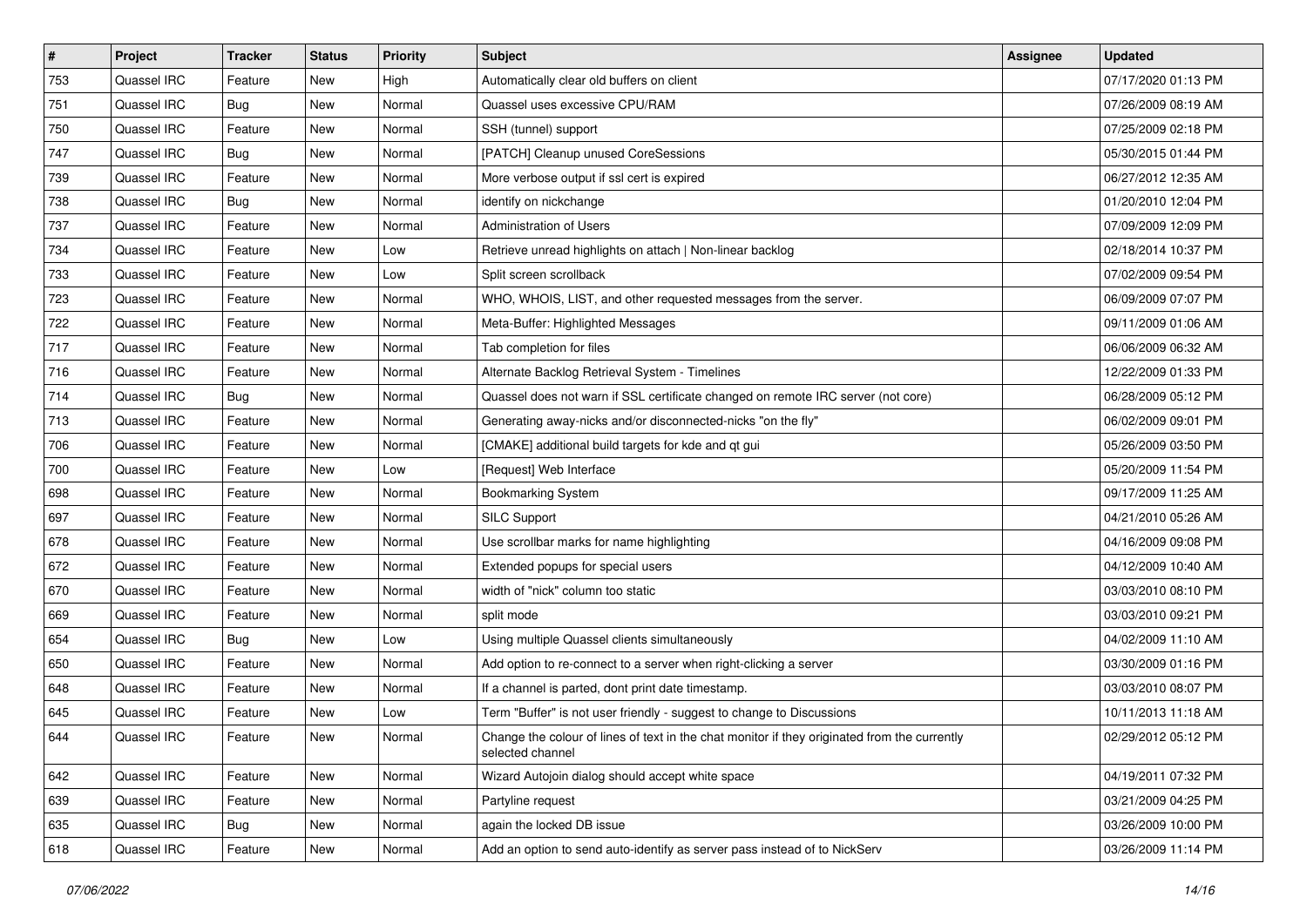| $\pmb{\#}$ | <b>Project</b> | <b>Tracker</b> | <b>Status</b> | <b>Priority</b> | <b>Subject</b>                                                                                               | Assignee | <b>Updated</b>      |
|------------|----------------|----------------|---------------|-----------------|--------------------------------------------------------------------------------------------------------------|----------|---------------------|
| 616        | Quassel IRC    | Feature        | New           | Normal          | Limit Backlog Retrieval Time                                                                                 |          | 06/14/2010 03:07 PM |
| 610        | Quassel IRC    | Feature        | New           | Low             | Easy way to turn a flow of /msg into a /query                                                                |          | 10/20/2020 08:55 AM |
| 604        | Quassel IRC    | Feature        | New           | Normal          | Help orientation in nicklist                                                                                 |          | 03/07/2009 04:50 PM |
| 602        | Quassel IRC    | Feature        | New           | Normal          | Use space more efficiently                                                                                   |          | 07/26/2009 02:54 PM |
| 598        | Quassel IRC    | Feature        | New           | Low             | HTTP proxy selection on Windows for the webkit preview                                                       |          | 02/18/2010 12:57 AM |
| 590        | Quassel IRC    | Feature        | New           | Normal          | Option not to log certain buffers                                                                            |          | 03/02/2009 06:51 PM |
| 589        | Quassel IRC    | Feature        | New           | Normal          | Update unread message marker after new messages arrive and not after channel switch                          |          | 03/01/2009 08:17 PM |
| 586        | Quassel IRC    | Feature        | New           | Normal          | Add "always show private messages" option to the chat monitor.                                               |          | 03/01/2009 12:24 AM |
| 585        | Quassel IRC    | Feature        | New           | Normal          | Add different "profiles" to the chat monitor                                                                 |          | 03/01/2009 12:21 AM |
| 565        | Quassel IRC    | Feature        | <b>New</b>    | Normal          | Backlog exporting                                                                                            |          | 02/17/2009 10:47 PM |
| 559        | Quassel IRC    | Feature        | New           | Normal          | Produce Stacktrace on request without crashing                                                               |          | 02/17/2009 01:56 AM |
| 553        | Quassel IRC    | Feature        | New           | Low             | add reconnect timer for core connection                                                                      |          | 03/01/2012 10:02 PM |
| 550        | Quassel IRC    | Feature        | New           | Normal          | Appearance ptions                                                                                            |          | 05/17/2014 12:04 PM |
| 539        | Quassel IRC    | Feature        | New           | Normal          | Add basic command line interface options for server/port/channel/username connections<br>using internal core |          | 02/11/2009 03:18 AM |
| 534        | Quassel IRC    | Feature        | New           | Normal          | Quit message on core shutdown could be configurable                                                          |          | 02/10/2009 06:53 PM |
| 532        | Quassel IRC    | Feature        | New           | Normal          | CTCP VERSION reply should be configurable                                                                    |          | 02/09/2009 10:02 PM |
| 515        | Quassel IRC    | Feature        | <b>New</b>    | Normal          | Don't include current channel in chat monitor                                                                |          | 02/04/2009 08:18 PM |
| 497        | Quassel IRC    | Feature        | New           | Normal          | Topic change should fail if the length is too big for the server                                             |          | 03/01/2012 09:20 PM |
| 496        | Quassel IRC    | Feature        | New           | Normal          | Request web preview pop-up window size be configurable                                                       |          | 10/03/2012 10:57 PM |
| 480        | Quassel IRC    | Feature        | New           | Normal          | Please add number of hilights to buffers                                                                     |          | 01/16/2009 11:09 PM |
| 477        | Quassel IRC    | Feature        | New           | Low             | Implement /names to print nicks in channel                                                                   |          | 01/20/2009 08:49 PM |
| 469        | Quassel IRC    | Feature        | New           | Normal          | Show old topic on topic change                                                                               |          | 01/20/2009 11:53 PM |
| 467        | Quassel IRC    | Feature        | New           | Normal          | Split view                                                                                                   |          | 04/25/2021 01:13 PM |
| 466        | Quassel IRC    | Feature        | New           | Normal          | "read" buffer                                                                                                |          | 03/01/2012 11:07 AM |
| 429        | Quassel IRC    | Feature        | New           | High            | Possibility to send email on highlight/query                                                                 |          | 12/28/2008 12:49 AM |
| 424        | Quassel IRC    | Feature        | New           | High            | Add visual feedback on activity in buffer view titles                                                        |          | 12/28/2008 12:49 AM |
| 423        | Quassel IRC    | Feature        | New           | High            | Options for the location of the settings                                                                     |          | 12/28/2008 12:49 AM |
| 421        | Quassel IRC    | Feature        | <b>New</b>    | High            | Have a "On attach" and "On detach" perform list                                                              |          | 03/07/2009 04:37 PM |
| 420        | Quassel IRC    | Feature        | New           | High            | please add filter function to search bar                                                                     |          | 12/28/2008 12:49 AM |
| 416        | Quassel IRC    | Feature        | New           | High            | mouse wheel to zoom                                                                                          |          | 08/17/2016 12:40 PM |
| 414        | Quassel IRC    | Feature        | New           | High            | scale status-icons (away, online, offline) to font size                                                      |          | 12/28/2008 12:49 AM |
| 411        | Quassel IRC    | Feature        | New           | High            | limit number of lines in buffer backlog                                                                      |          | 12/28/2008 12:49 AM |